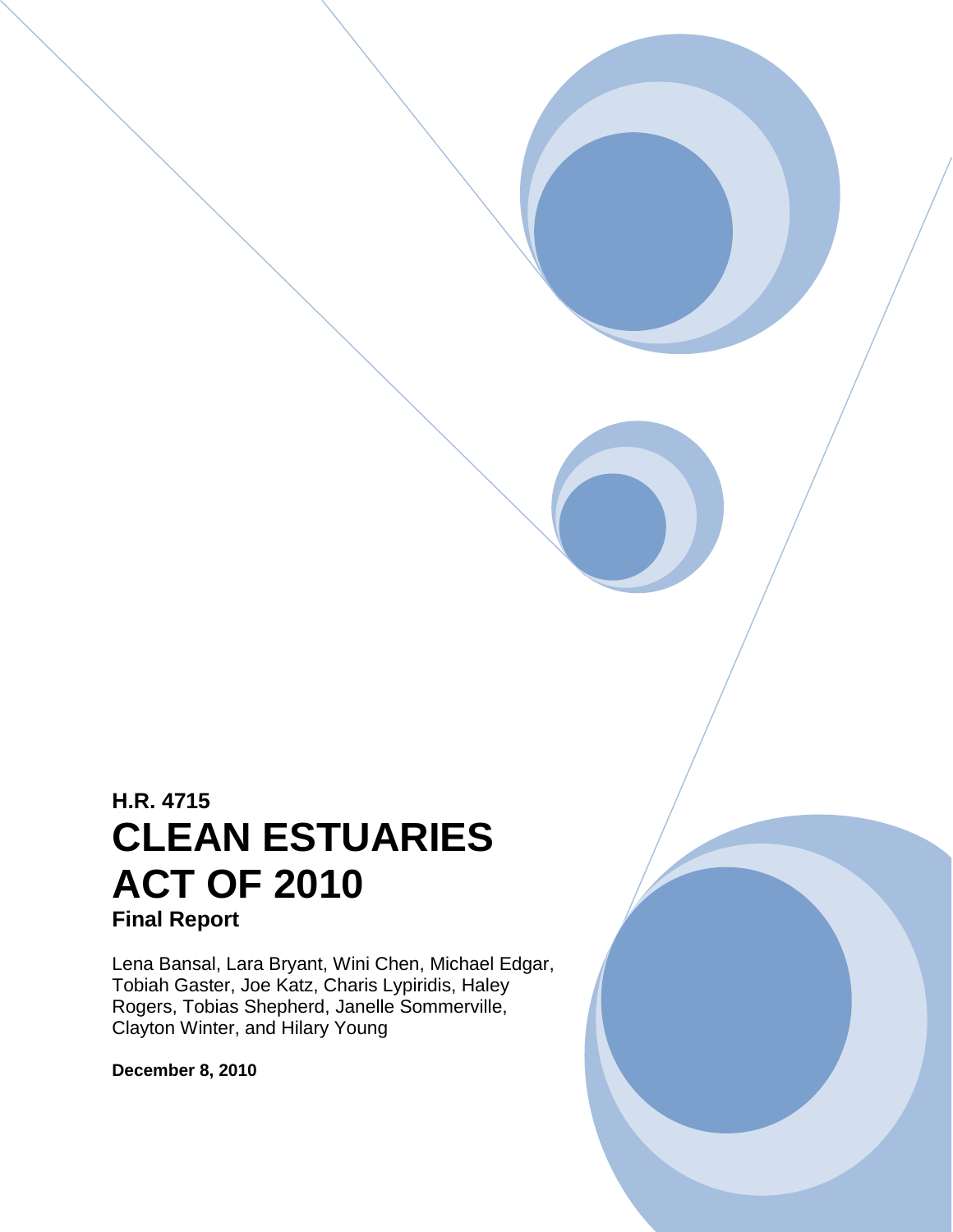# **CONTENTS**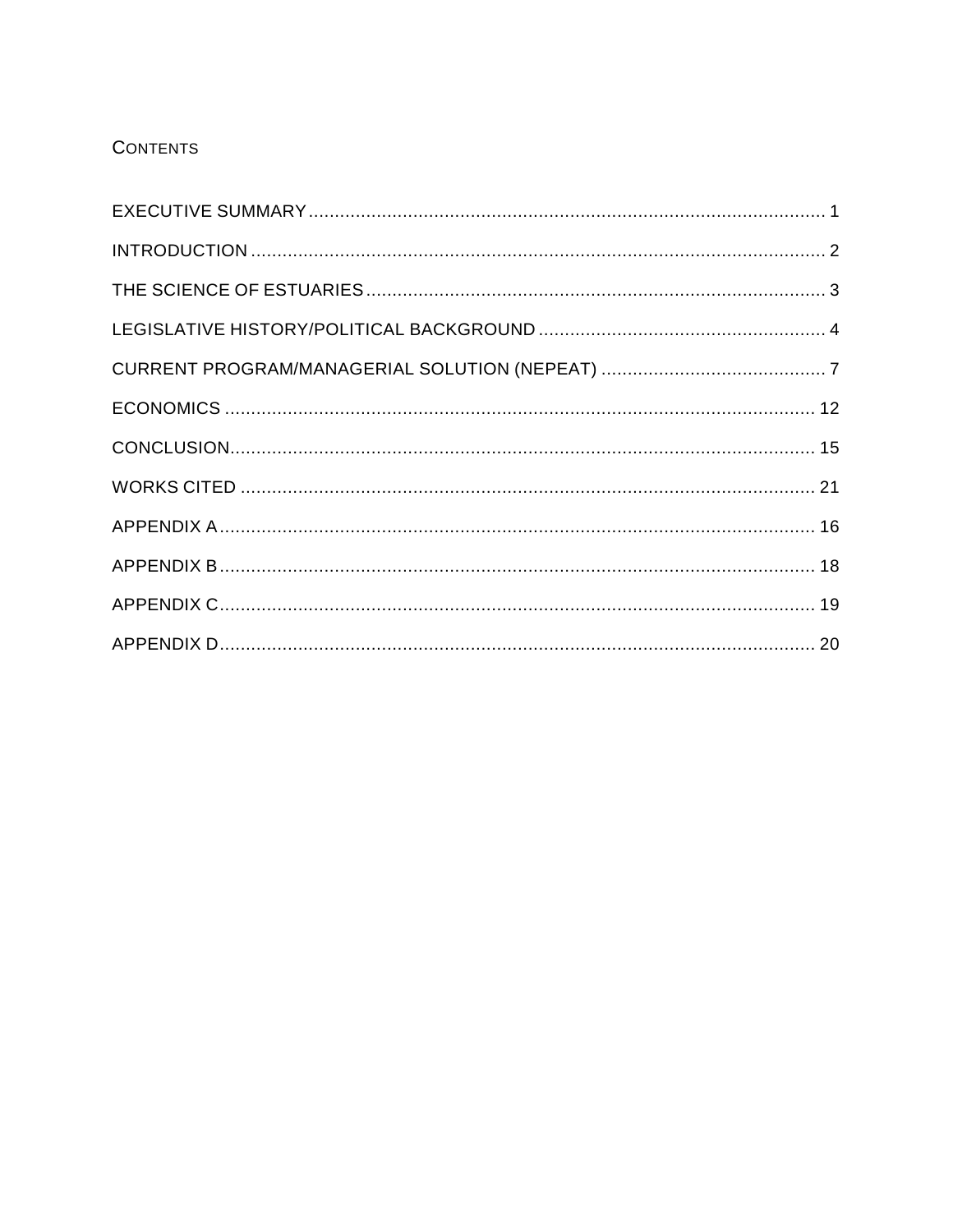# THE CLEAN ESTUARIES ACT OF 2010

# <span id="page-2-0"></span>**EXECUTIVE SUMMARY**

The Clean Estuaries Act of 2010 (CEA) will extend the authorization of the National Estuary Program through 2016. The National Estuary Program (NEP) was established by Congress in 1987 to improve the quality of estuaries of national importance by the Environmental Protection Agency (EPA). The Clean Water Act Section 320 directs the EPA to develop plans for attaining or maintaining water quality in an estuary (USEPA). While there has been a general consensus on the nature of the environmental problems addressed by the NEP, there have been serious policy discussions as to the value proposition offered by resource investments in the NEP. Proponents of the Act stress the economic benefits of improved estuaries. Opponents of the Act question whether the current Act is the best or most cost effective way of achieving the goal of improving the estuaries.

This report defines the new proposed approach to evaluation and assessment policy based on a



Chesapeake Bay. *Photo: Emmett Duffey, 2008*

Results-Based Management (RBM) and accountability framework. It details the program evaluation organizational structure and responsibilities, NEP evaluation requirements, and program evaluation assessment and rating schemes, along with risks and assumptions for consideration. Included are the main pillars of the CEA and the political context in which it exists. The new program design is framed by the challenges that are faced by national estuaries, the examination of some solutions that have been enacted, and how the success of these solutions will be scientifically measured.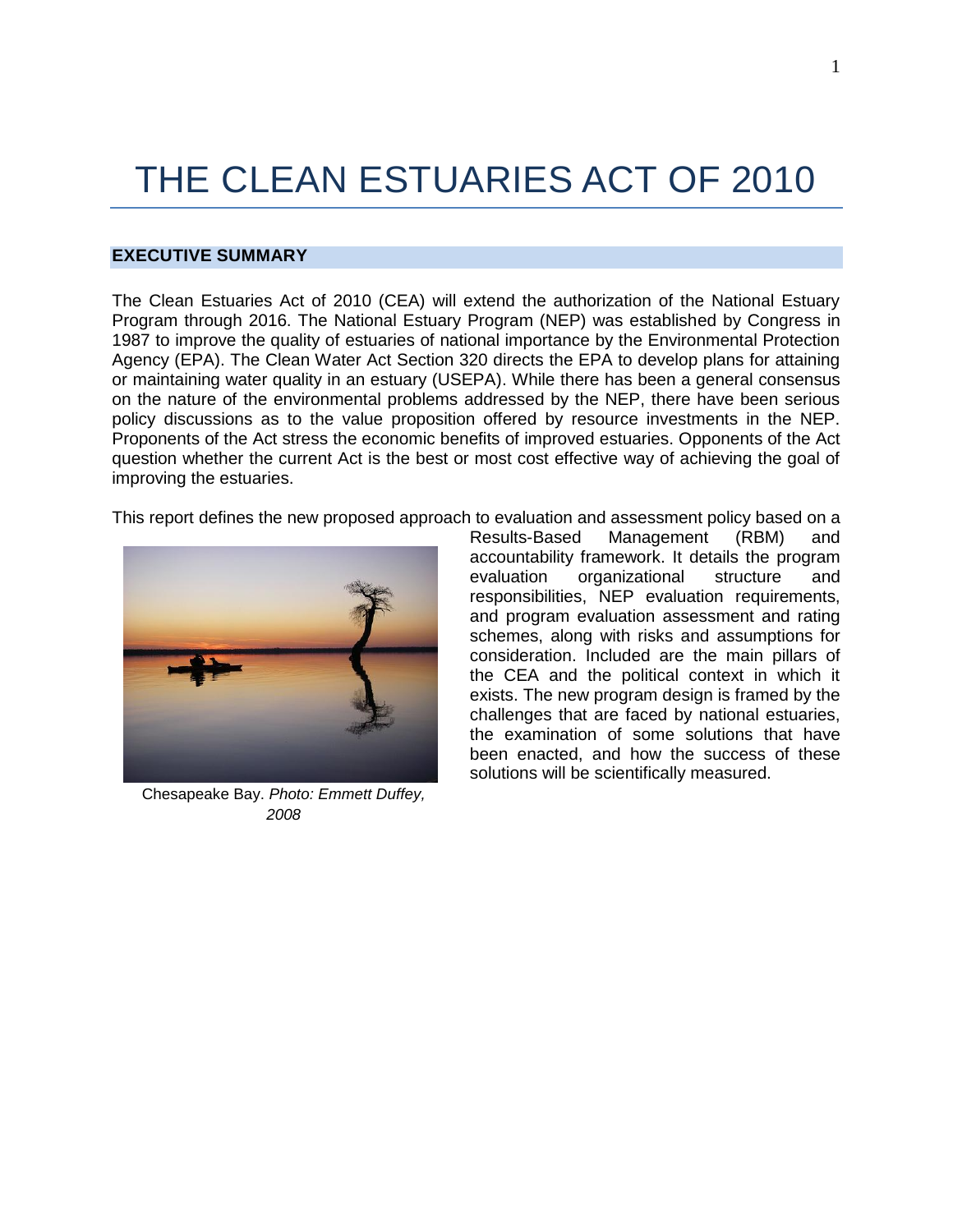# <span id="page-3-0"></span>**INTRODUCTION**

Environmental science and policy enables government, business, industry, academia, and nongovernmental organizations to advance in the research of policy relevance on environmental issues. Research and development provides a better understanding of our environment and allows us to develop solutions to our many existing problems. A challenge for environment policy makers is to make the best use of research and the new scientific findings in order to develop and implement policy. Environmental science policies must be cost effective, based on sound scientific assessments and in partnership with all major stakeholders. Sound scientific research and assessment is increasingly important for good policy making (Europa).

# **IMPORTANCE OF ESTUARIES**

Estuarine ecosystems are economically, ecologically, and culturally important zones. Occupying only 13% of total US land area, coastal areas account for 49% of Gross Domestic Product, support roughly 28 million jobs, and house 43% of the US population. Notably, estuaries provide habitat for 75% of commercial and 80-90% of recreational fish catch in the US, an industry that earns \$185 billion in revenues annually and sustains 2 million jobs (H. Rpt. 111-442).



The Chesapeake Bay is one of the largest estuaries in the world, and one of the most polluted bodies of water in the United States. *Source: University of Richmond, 2010.*

Estuaries function as natural water filtration systems and coastal buffers against storms, and prevent flooding and erosion. The combination of fresh water and saltwater creates a unique habitat for diverse terrestrial and aquatic organisms. Estuaries are also centers for important leisure outlets such as beach-going, recreational fishing, and coastal wildlife viewing, which annually generate \$30, \$26, and \$49 billion in economic value, respectively (H. Rpt. 111-442).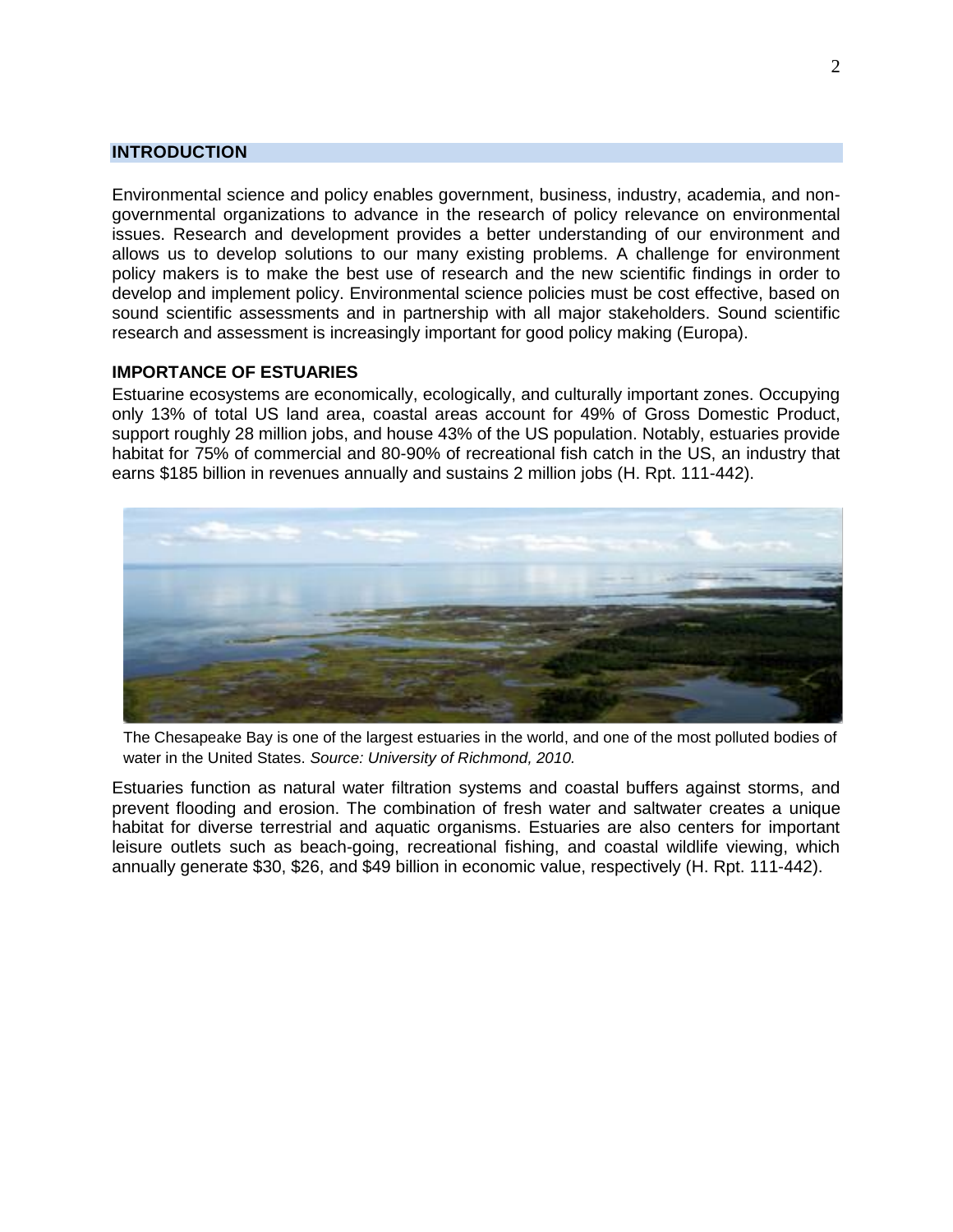# <span id="page-4-0"></span>**THE SCIENCE OF ESTUARIES**

#### **ENVIRONMENTAL PROBLEMS FACING ESTUARIES**

In order to sustainably manage estuaries, it is necessary to understand the complex problems that develop in these unique ecosystems. The principal environmental problems facing the nation's estuaries are water quality degradation, biodiversity loss, and impacts of global climate change.

#### **Water Quality Degradation**

Estuaries act as water filters between the land and ocean; when they are overloaded with contaminants, water quality declines. Specialized estuarine plants filter pollutants from the water and store them in their roots. However, the pollutants may reenter the water or food chain when the plants leaves are ingested or biodegrade (Oberrecht, 2005). Pollutants can enter the ecosystem in two ways: through point source (a single identifiable source such as a sewer line) or nonpoint source pollution. Nonpoint source pollution comes from contaminants that are widely distributed throughout the environment. The three main types of pollutants that affect estuaries are excess nutrients, pathogens, and toxic chemicals. Though all of these components exist in nature to some degree, human activity has greatly increased their occurrence and concentration.

One of the most common problems associated with nutrient overload in estuaries is eutrophication, the process by which excessive nutrients, especially nitrogen and phosphorus, inundate bodies of water (Smith, 1998). Humans can initiate eutrophication through sewage discharge and runoff from agricultural fertilizer (Manahan, 2010), causing an overgrowth of



Algal Bloom in the Chesapeake Bay. *Source: Harper, 2010*

plants, phytoplankton, and algae that inhibits the penetration of sunlight. The overgrowth depletes oxygen levels, resulting in dead zones, where other marine species are unable to survive. In 2007, scientists from the National Oceanic and Atmospheric Administration (NOAA) determined that 65% of the estuaries observed in the U.S. showed moderate to high-levels of eutrophication (Bricker et al, 2008).

Pathogens are bacteria, viruses, or other disease-causing microorganisms such as Cyrptosporidium species that enter waterways from public sewage or livestock runoff. Their presence in drinking water and recreational

swimming areas can lead to public health concerns, closures of commercial fisheries, and decreased recreational activities. Toxic contaminants from a variety of sources, mostly industrial, present serious threats to human and ecological health. Toxic chemicals also poison plants, fish, and other wildlife. Cleanup efforts are often extremely difficult and costly.

#### **Biodiversity Loss**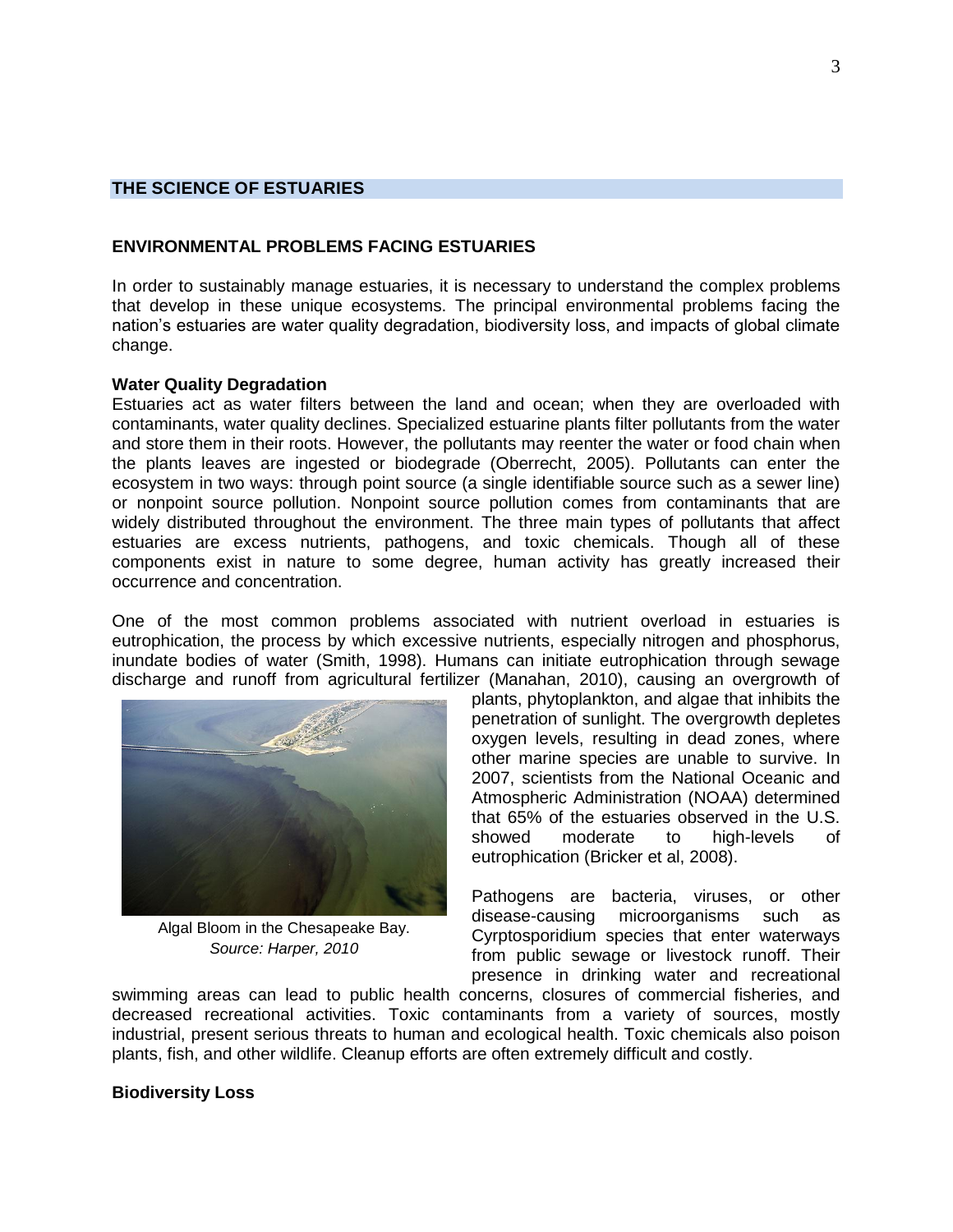Estuaries are home to a vast array of birds, mammals, fish, reptiles, insects and plants. Many are specialized for a particular level of salinity and placement within the estuary. Slight changes in the ecosystem can have substantial consequences. When invasive species are introduced to a new area, they often thrive unchecked and can outcompete native species, leading to population decline or even extinction.

#### **Climate Change Impacts**

The Clean Estuaries Act of 2010 specifically addresses the importance of preparing for the effects of climate change in the CCMPs. According to the Climate Change Science Program, sea level is projected to rise between 0.18–0.59 meters by 2100 (Julius and West, 2008). Sea level increases could lead to land loss by inundation and erosion, removal of natural material from beaches, and increased flood events. Increased temperatures may lead to altered species distributions and interactions, increased microbial metabolic rates, and alternative reproductive and migration timing (Julius and West, 2008). Increases in atmospheric carbon dioxide  $(CO<sub>2</sub>)$ will lead to acidification of the oceans and waterways, reduced photosynthesis rates, and changes in water chemistry.

The proposed solutions to these complex problems are multi-faceted and vary from estuary to estuary. Common approaches to estuary restoration and remediation include implementation of wastewater pollution management techniques, sediment dredging, invasive species monitoring, and reduction of agricultural pollution. These approaches are discussed in greater detail in Appendix A. Scientific indicators such as dissolved oxygen content are essential to measuring the success of management efforts; a detailed listing of common scientific indicators is found in Appendix B.

# <span id="page-5-0"></span>**LEGISLATIVE HISTORY AND POLITICAL BACKGROUND**

#### **Legislative History**

Water is a vital natural resource to all nations. Recognizing this – while simultaneously encouraging vigorous and ever-expanding industrial growth – Congress passed our country's first Clean Water Act over six decades ago, in 1948. Despite the well-intentioned mission of this bill, water quality and health were still left as a primary responsibility of individual states. The federal government was simply called upon to "provide financial assistance to the states, conduct basic water research, and maintain water quality in interstate waters". But the creation and enforcement of quality standards for most of the waters in the United States—interstate lakes, rivers, streams, wetlands, and ponds—were left to state and local governments (Water Encyclopedia). Following high profile environmental incidents in the late 1960s such as the burning of the Cuyahoga River, Congress passed an updated Clean Water Act in 1972 that has significantly improved the quality of our nation's waterways.

As water health continued to improve through the 1970s and 1980s, environmental advocates, concerned citizens, and private industries that depended on clean coastal waters to support their livelihoods backed an amendment to the 1972 Clean Water Act, known as Section 320. This amendment, added to the Clean Water Act in 1987, established the National Estuary Program that would provide administrative oversight and financial assistance to the country's most vital estuaries. State and local officials from across the nation applied to have their estuaries considered for inclusion into the program. To date, twenty-eight member estuaries spanning the East, West and Gulf Coasts are now included in the NEP and are overseen by a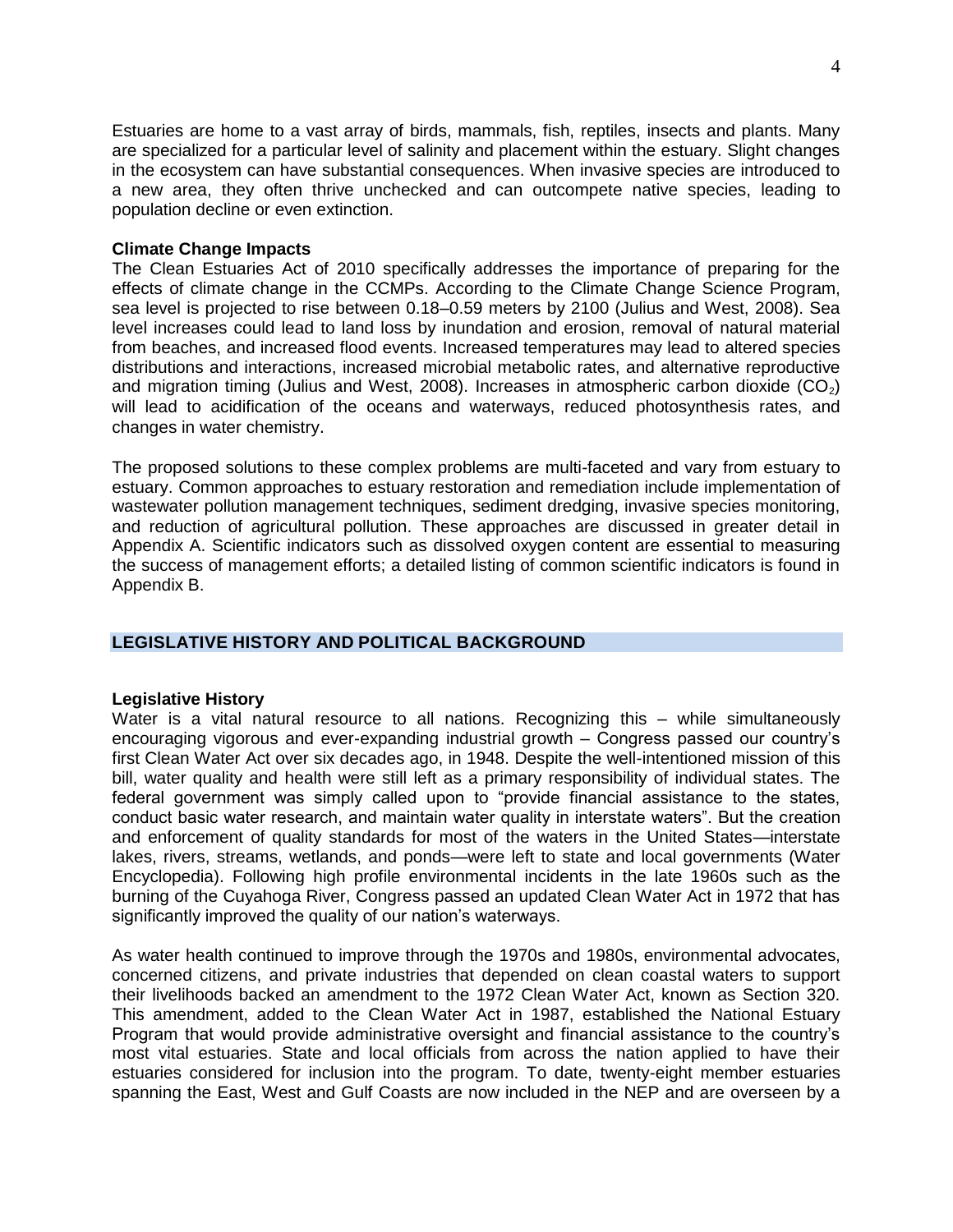division within the EPA's Coastal Water Management Branch. These member estuaries are supervised and guided by Management Conferences made up of local civic, business, and scientific leaders who best know the conditions and needs of their waterways, as well as local and regional EPA employees. The legislation directs the EPA to oversee development of plans for attaining or maintaining water quality in a member estuary. This includes protection of public water supplies and the protection and propagation of a balanced, indigenous population of shellfish, fish, and wildlife, and allows recreational activities both in and on water and requires control of point and nonpoint sources of pollution to supplement existing pollution controls (National Estuary Program).

Initially funded in 1987 with an annual budget of \$12 million, "Congress reauthorized the program in 2000 for five years and increased the authorization amount to \$35 million. In 2004, Congress again reauthorized section 320 at the same annual funding level through fiscal year 2010" (HR 4715). With annual funding ending in 2010, Representative Timothy Bishop (D-NY) sponsored the Clean Estuaries Act of 2010 with co-sponsor Frank LoBiondo (R-NJ). Chellie Pingree (D-ME) also played an important role in presenting the bill to Congress. In introducing the reauthorization, these legislators mentioned their recognition of the importance and positive impacts the program has had on these vital waterways and the nation's wellbeing.

# **Composition of the Legislation**

In addition to increasing current funding levels of the program, the 2010 reauthorization will amend and improve the existing NEP using three core strategies: expanding the governing requirements of local Comprehensive Conservation Management Plans (CCMPs); mandating Management Conferences to use collaborative processes in the development and revision of their CCMPs; and ensuring that federal agency actions abide by the CCMPs to the maximum extent possible. These strategies are identified below:

- Expanding the governing requirements of CCMPs: This strategy is designed to expand the scope of CCMPs through standardized content and directed guidance that will be overseen and approved by the Administrator of the EPA. Each Management Conference is directed to incorporate the following actions into its newly developed CCMPs:
	- Identify the estuary boundaries and its associated upstream waters
	- Recommend priority corrective actions and compliance schedules
	- Consider sustainable commercial activities in the estuary
	- Address the impacts of climate change on the estuary
	- Increase public education and awareness
	- Identify and assess upstream impairments outside the CCMP
	- Include performance measures and goals to assess implementation
	- Include a coordinated monitoring strategy
	- Track the introduction of non-native species (EPA-led initiative)
	- Monitor and make results available to the public
- Mandating the use of collaborative processes in the development of CCMPs: This strategy encourages a participatory approach to estuary management planning through multi-level stakeholder contributions.
- Ensuring federal action abides by the CCMPs to the maximum extent possible: The EPA is the lead federal agency for implementing the Act and the NEP. Other federal agencies will abide by CCMPs as much as possible.

# **Implementation Timeframe**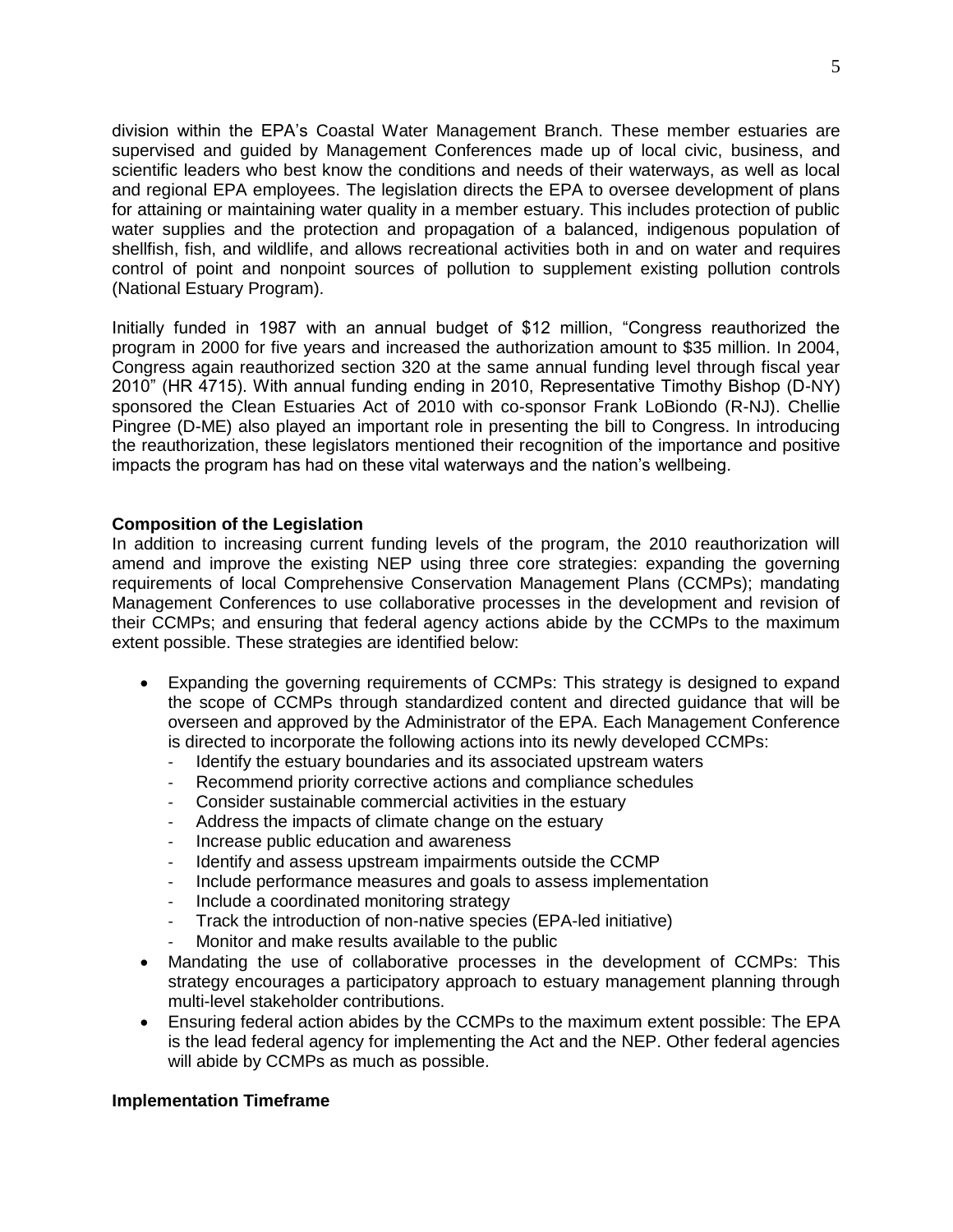If signed into law, The Clean Estuaries Act of 2010 will extend the current NEP until 2016 and introduce amendments to make the program function as efficiently as possible. These amendments include:

- Requiring the EPA Administrator to:
	- Evaluate the implementation of each CCMP every four years to determine the degree to which the goals of the plan have been met.
	- Submit results to the Management Conference for review and comment.
	- Report results of the evaluation and make reports available to the public.
- Requiring each Management Conference to update its CCMP within eighteen months after the EPA evaluation is published, incorporating the recommendations of the Administrator.
- Authorizing the EPA Administrator to:
	- Place a Management Conference on probationary status if the Conference has not received CCMP approval within three years of initial evaluation.
	- Terminate a management conference and cease funding for the implementation of the plan if in probationary status for two years.

# **Political Background and Current Status**

A variety of issues has surrounded passage of the legislation. These include the current atmosphere of partisan politics, the emergence of fervent fiscal conservative legislators opposed to spending any money at the current time, the high profile environment catastrophe created by the Deepwater Horizon oil spill in the Gulf of Mexico, and the ongoing high levels of unemployment that affect economic decisions within estuaries.

Proponents of the Act have relied on positive economic results produced by improved estuaries as evidence of the need for an extension of the NEP and an increase in funding. They have also emphasized the success of the multi-stakeholder framework that guides the program, and championed the locally based management of these programs.

There has been a general consensus on the nature of the environmental problems that the NEP aims to address, but political debate has focused on the appropriate response. Virginia Foxx (R-NC) charged that the 43% increase in funding that the Act would provide to the NEP is inappropriate given the then-current national deficit of \$12.8 trillion (and growing). Foxx also cited a watchdog for federal government program performance, ExpectMore.gov, which describes the NEP's performance as merely ‗adequate' (HR 4715). She criticizes the Act's strategy, unconvinced that increased funding will improve the program's performance. Instead, Foxx argues for structural reform and more ambitious goals, without a dramatic increase in funding.

The Clean Estuaries Act of 2010 passed in the House of Representatives on April 15, 2010 without compromise on funding stipulations. There were 278 votes for and 128 against; twentyfour representatives did not vote. The act has now been referred to the Senate Committee on Environment and Public Works (HR 4715).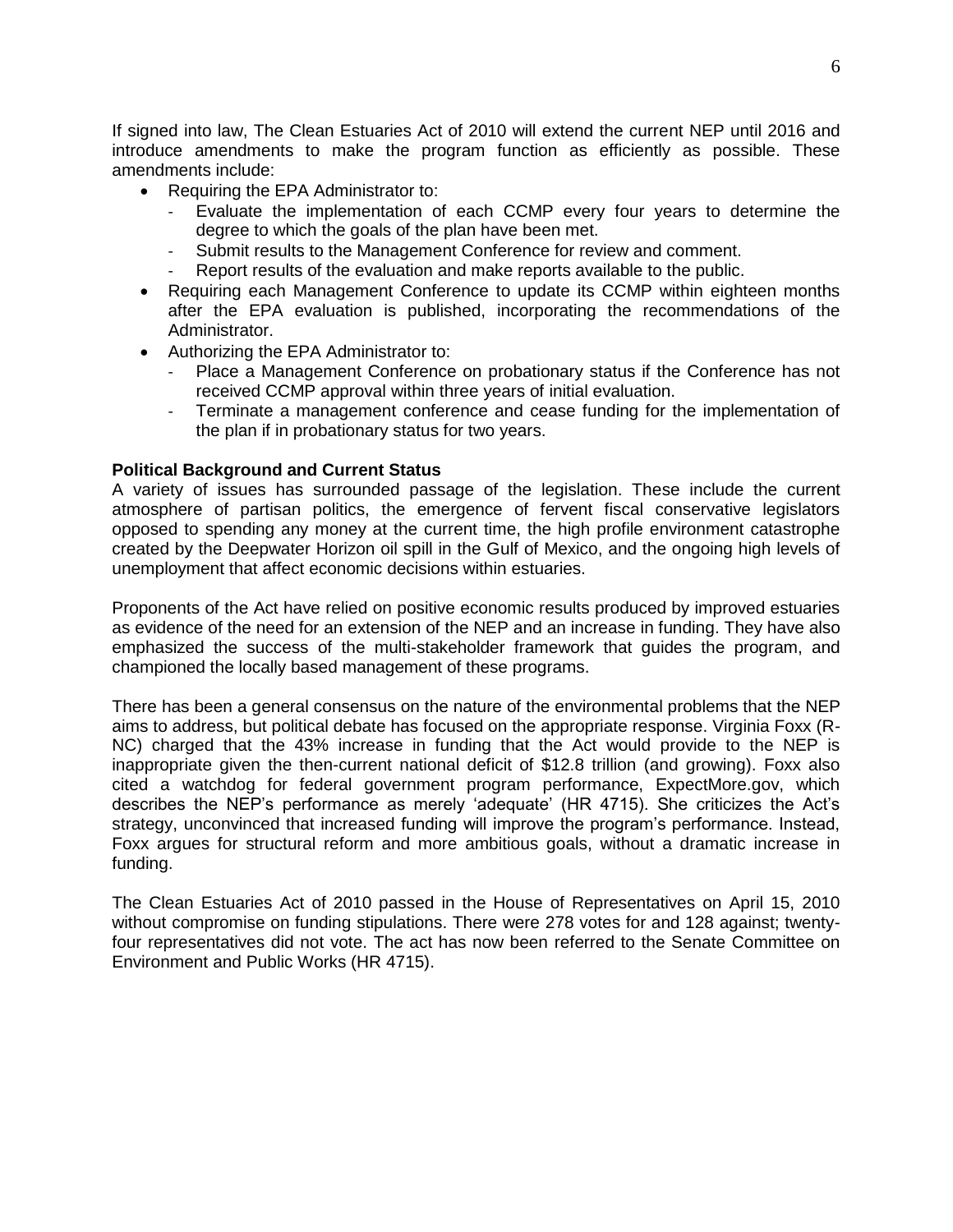# <span id="page-8-0"></span>**CURRENT PROGRAM AND PROPOSED PROGRAM DESIGNS**

# **Current Program**

This description of the current program evaluation design is based on the NEP Program Evaluation Guidance document updated in 2007. Using this framework, staggered evaluations of each member estuary are undertaken every three years, led by an assessment team of existing EPA employees. Evaluation team membership rotates based on region, with two core members from EPA headquarters – the federal NEP coordinator, and another member of the Wetlands, Oceans and Watersheds Division of the EPA – and two members from the regional EPA, including the regional NEP coordinator. Evaluations are based on the following criteria:

- Workplan summaries that describe key goals and activities;
- Self-assessment of a series of standardized performance measures covering core elements of ecosystem targets and program implementation; and
- A budget summary and a 1-2 day on-site visit by evaluators. The length of stay is based on past standards in the NEP evaluation process.

The member estuaries are then rated on a pass-conditional pass-fail scale, and provided with a letter of recommendation outlining their results.

# **Outline of the New Program Design**

The proposed approach to the NEP evaluation and assessment policy is founded on a Results-Based Management (RBM) and accountability framework. It encourages outcome-based, rather than process-based, evaluation and management. This system of evaluation incorporates strategic planning processes, targeted goals and scientific indicators, and mechanisms for public reporting – all of which have been incorporated into the proposed NEP evaluation policy outlined below. This design is based on efforts to bolster the quality of NEP evaluation, while refining the specificity of performance measures.

# **Program Evaluation Organizational Structure & Responsibilities**

In contrast to the rotating membership of the evaluation team in the current design, the proposed design would establish a permanent team of evaluation professionals stationed at the EPA headquarters, within the Office of Wetlands, Oceans and Watersheds. This team is the National Estuary Program Evaluation and Assessment Team (NEPEAT). These individuals will have experience in performance management, and they should reflect expertise in estuarine science, public administration, and public outreach. This team will be responsible for evaluating member estuaries, including assessing NEP evaluation requirements and on-site visits. The NEPEAT will also act as an advisory body for Management Conferences on topics of strategic planning and performance measurement on a permanent basis. In addition to individual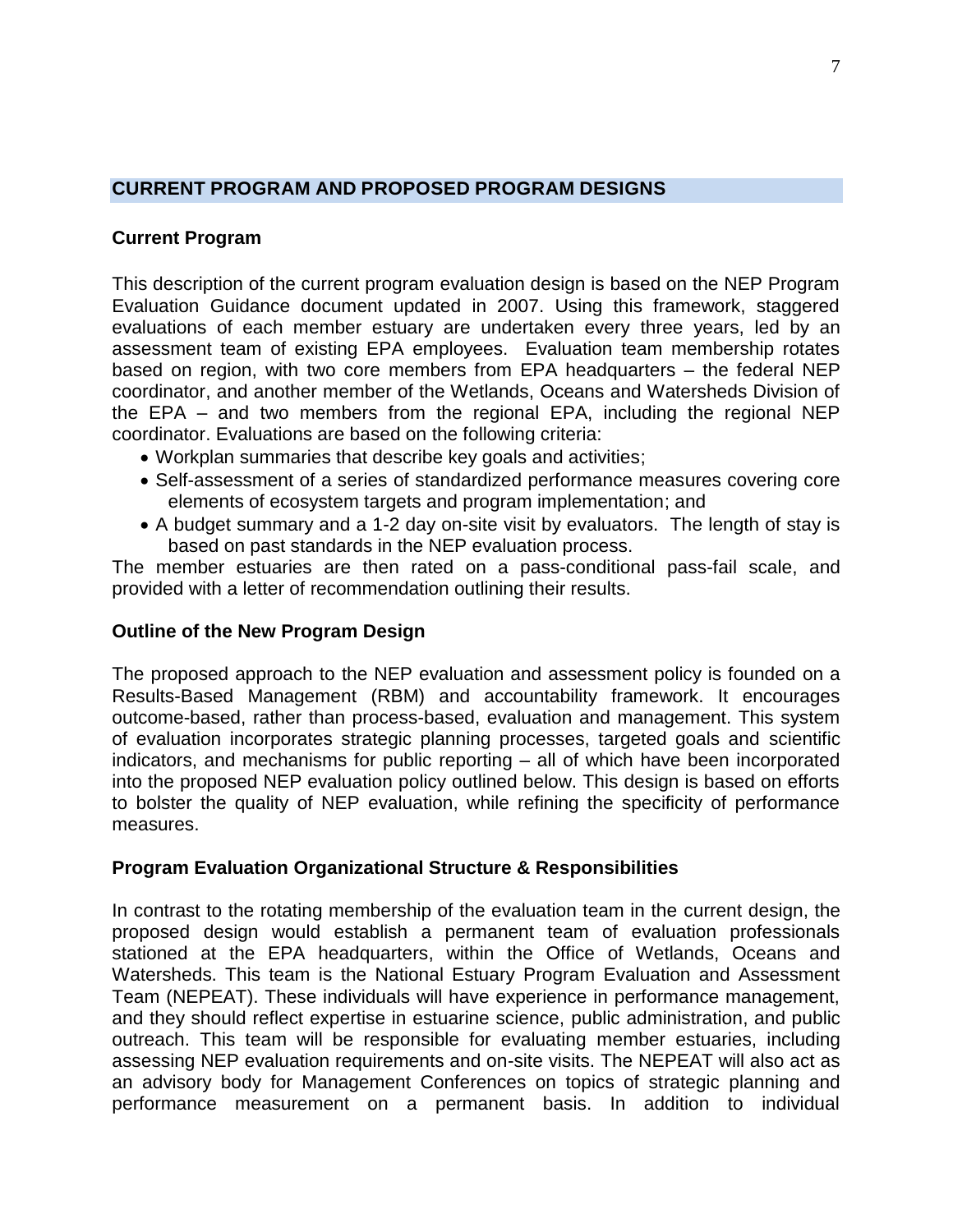assessments, the Team will be responsible for consolidating member estuary evaluations into a national-scale evaluation, and will make all reports available to the public online to encourage transparency.

Additionally, the NEPEAT will work in concert with third-party consultants in the development of a comprehensive database of indicators and measurement tools, available to member estuaries to facilitate their planning, implementation, and performance measurement. These consultants will likely hold expertise in performance measurement in project management and also in estuarine science. Through university partnerships, the NEP will take advantage of advanced research and knowledge for the development of performance indicators. This institutional arrangement will encourage a continuous learning process and facilitate the transfer of knowledge. The NEPEAT will act as a central coordinating body with the responsibility for distributing best practices to estuaries across the country, and leveraging participation in the National Estuary Program.

The organizational structure of the NEPEAT will be divided into two task groups: the Performance Management Unit and the Estuarine Health Unit. Each task group will have the following responsibilities:

- Performance Management Unit:
	- Development of management metrics
	- Support, collection, and analysis of performance indicator data
	- Educational stewardship development
	- Budget monitoring
	- External program partnerships
	- Development of e-governance structure
	- Institutional compliance
	- Knowledge transfer
	- Human resources management
- **•** Estuarine Health Unit:
	- Development of scientific metrics
	- Data accountability
	- Knowledge transfer

# **NEP Evaluation Requirements**

Each member estuary will be responsible for a number of components to complete the program evaluation. As a key tool in RBM, the logical framework (logframe) matrix will be an essential element of member estuary workplans. The logframe matrix is a systematic approach to project management that involves consideration for stakeholders and the establishment of criteria for success and major assumptions. This action matrix should clearly demonstrate how project inputs and subsequent activities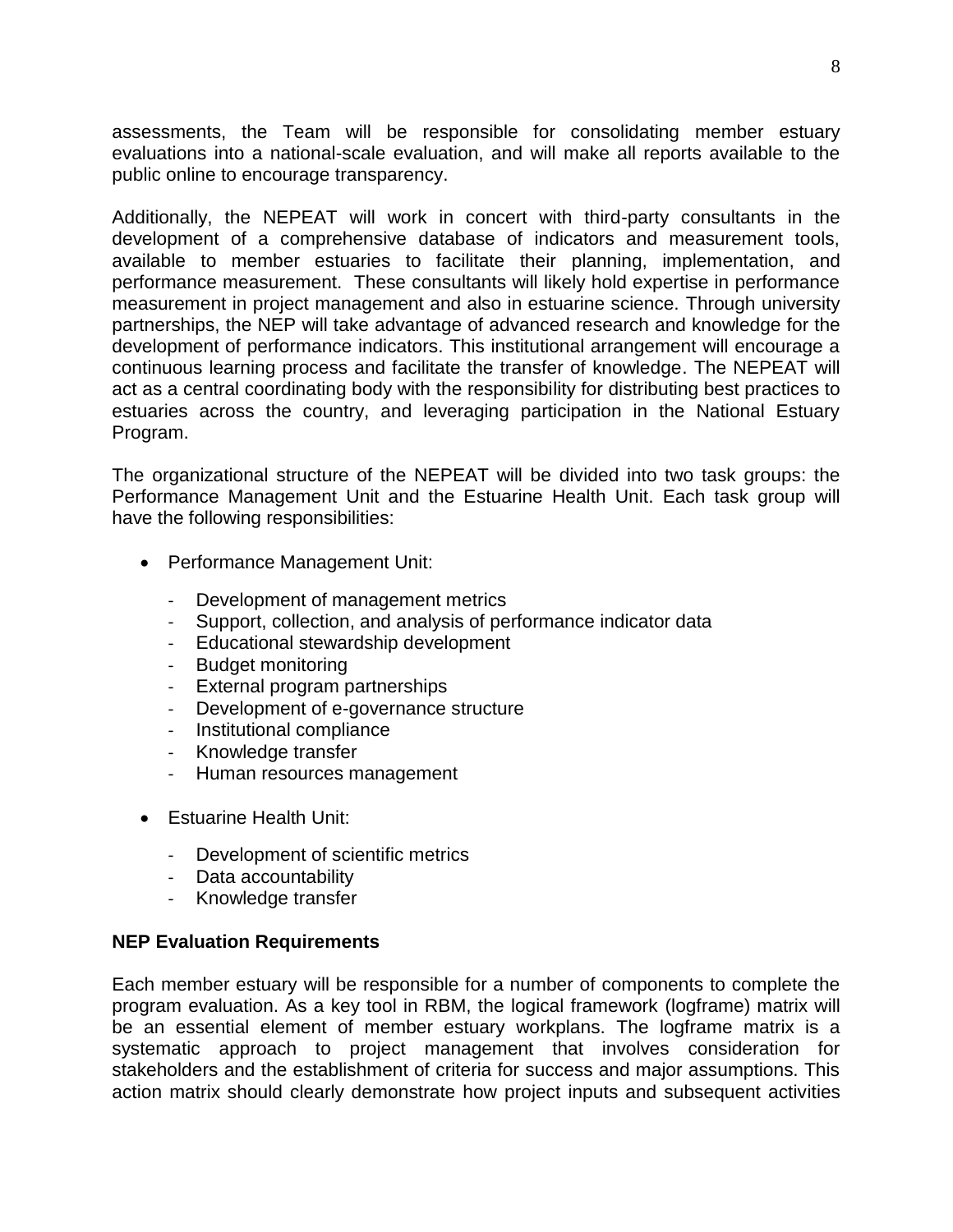lead to outputs that support the purpose and goals of the NEP. A key feature of the logframe matrix is the use of objectively verifiable indicators for measurement. Once approved by the NEPEAT, this document will serve as a basis for the implementation and evaluation of CCMP activities. In addition, each member estuary must produce a line-item budget that corresponds to a results-based budgeting strategy. The NEPEAT will standardize budget reporting, which will be conducive to consolidating financial data for a national-level budgetary assessment. Additionally, longer on-site visits (2-3 days) will be an integral part of the evaluation process. These visits will consist of a knowledge transfer and capacity-building component for both the member estuary and the evaluation team, to encourage growth and development in member estuaries, and to facilitate the sharing of best practices.

# **Program Evaluation Assessment & Rating**

According to this reformed evaluation framework, member estuary assessments will move beyond a pass-fail system. The rating scheme will be expanded to include assessments and ratings in a number of categories, including water quality, climate change adaptation strategies, biodiversity conservation, public outreach and education, and financial planning, among others. These ratings will be directly related to the targets developed in the logframe analysis by the member estuaries. This will lend itself to evaluation of specific activities and will be consistent with the priorities established by each member estuary. The NEPEAT will evaluate each member estuary based on targeted goals developed within its CCMP, and will also consider the comprehensiveness of those goals as a criteria. Subsequent funding allocation will be affected by the results of these assessments. Evaluations will continue to provide recommendations for improvement within this evaluation process.

# **Program Evaluation Schedule**

Member estuary evaluations will be staggered and will occur every three years, as in the current program design. However, the NEPEAT will be permanently available as a resource to Management Conferences for guidance, as opposed to only during each member estuary's respective evaluation year. This information is presented graphically in Appendix C.

# **Year 1 Deliverables**

Hire and Train NEPEAT – Months 1-3

- Assemble a hiring and training committee for the NEPEAT
- Establish job functions and criteria for employment
- Interview candidates
- Select candidates
- EPA and NEP employee training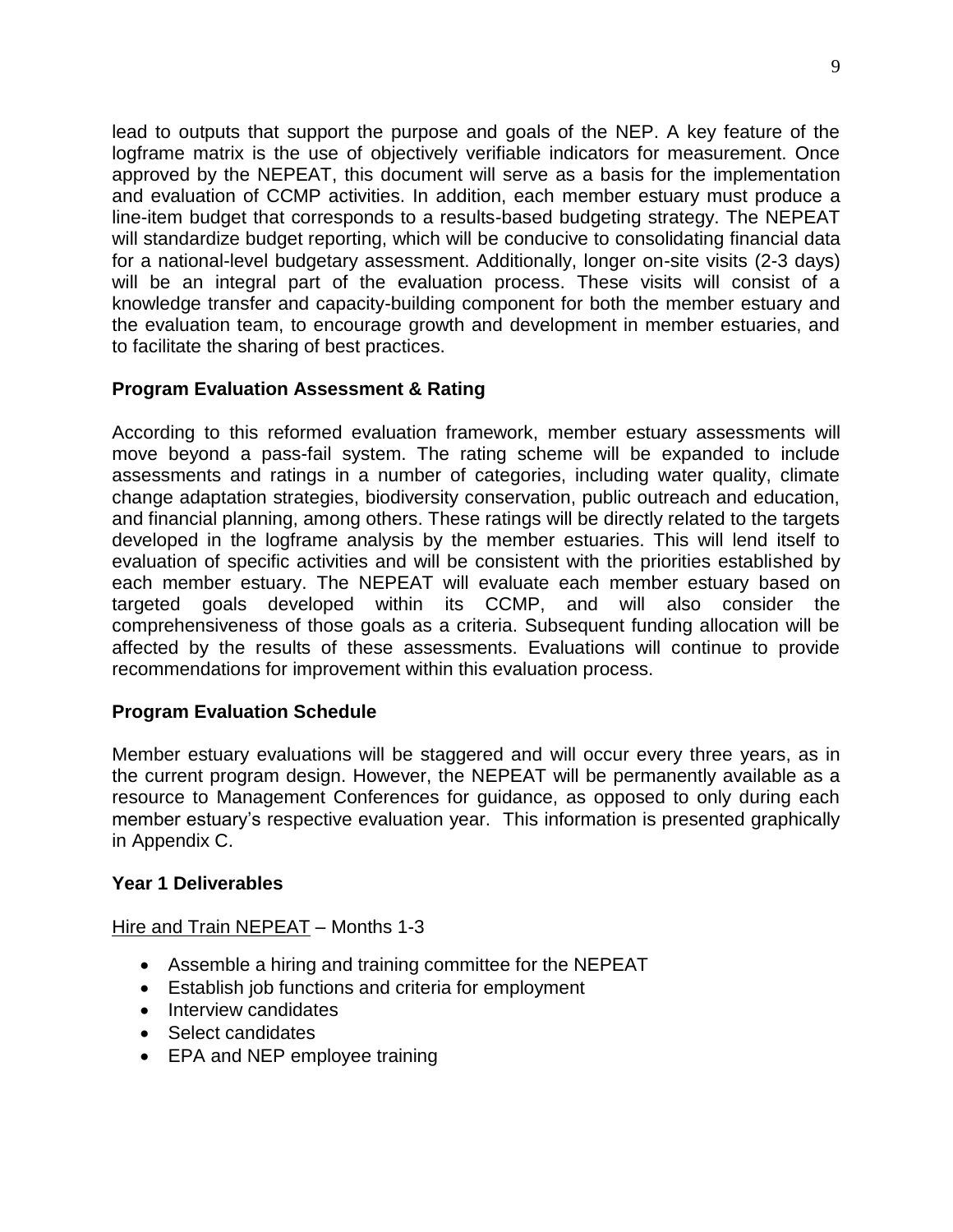# Update Evaluation Guidelines – Months 3-6

- Assess current guidelines' strengths and weaknesses
- Develop 5-year workplan for evaluation schedule
- Develop estuarine health indicator database
- Develop performance management indicator database
- Develop an online feedback mechanism
- Distribute evaluation guidelines and indicator sets to all member estuaries and relevant EPA staff for feedback

# Preliminary Site Visit – Months 7-8

- Prepare for site visit: develop feedback mechanism
- Conduct visit
- Collect data on performance management
- Collect data on estuarine health assessment
- Collect and compile member estuary feedback

# Revise Evaluation Guidelines – Months 8-10

- Assess member estuary feedback
- Integrate new information
- Present rough draft to EPA headquarters
- Compile and assess EPA feedback
- Produce and distribute final draft

# NEPEAT Self Assessment – Months 11-12

- Identify and address any objectives that have not been achieved
- Integrate any incremental adjustments of evaluation quidelines
- Integrate NEPEAT feedback

# **Risks and Assumptions for Consideration**

The Year 1 calendar has been designed to be cumulative and sequential; each task requires the successful implementation of the previous task. The underlying assumption is that each task will be implemented in a timely manner. If this assumption is not met, there is a risk that the calendar's scheduling will not be fulfilled. The calendar is not designed to be a rigid series of requirements; rather, it is a rough guideline for the first year's outputs and is intended to be flexibly implemented.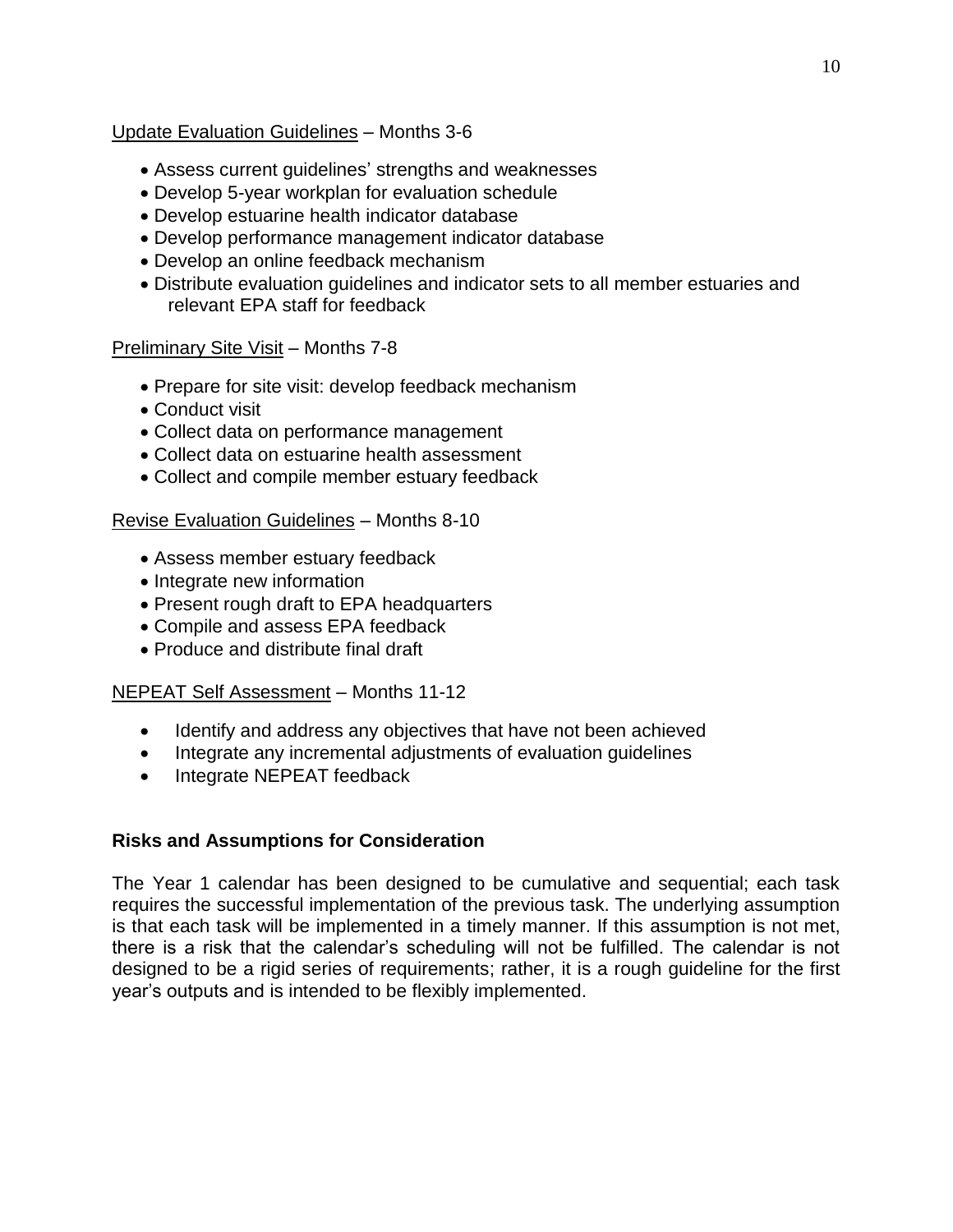# *A Success Story*



The Sarasota Bay NEP

The Sarasota Bay Estuary Program has been recognized as a leading element in promoting Sarasota Bay's historical, cultural and environmental heritage and in generating public recognition of its economic value. The culmination of this recognition was the creation of the "Gulf Coast Heritage Trail", the first regional ecoheritage based tourism trail program in Florida.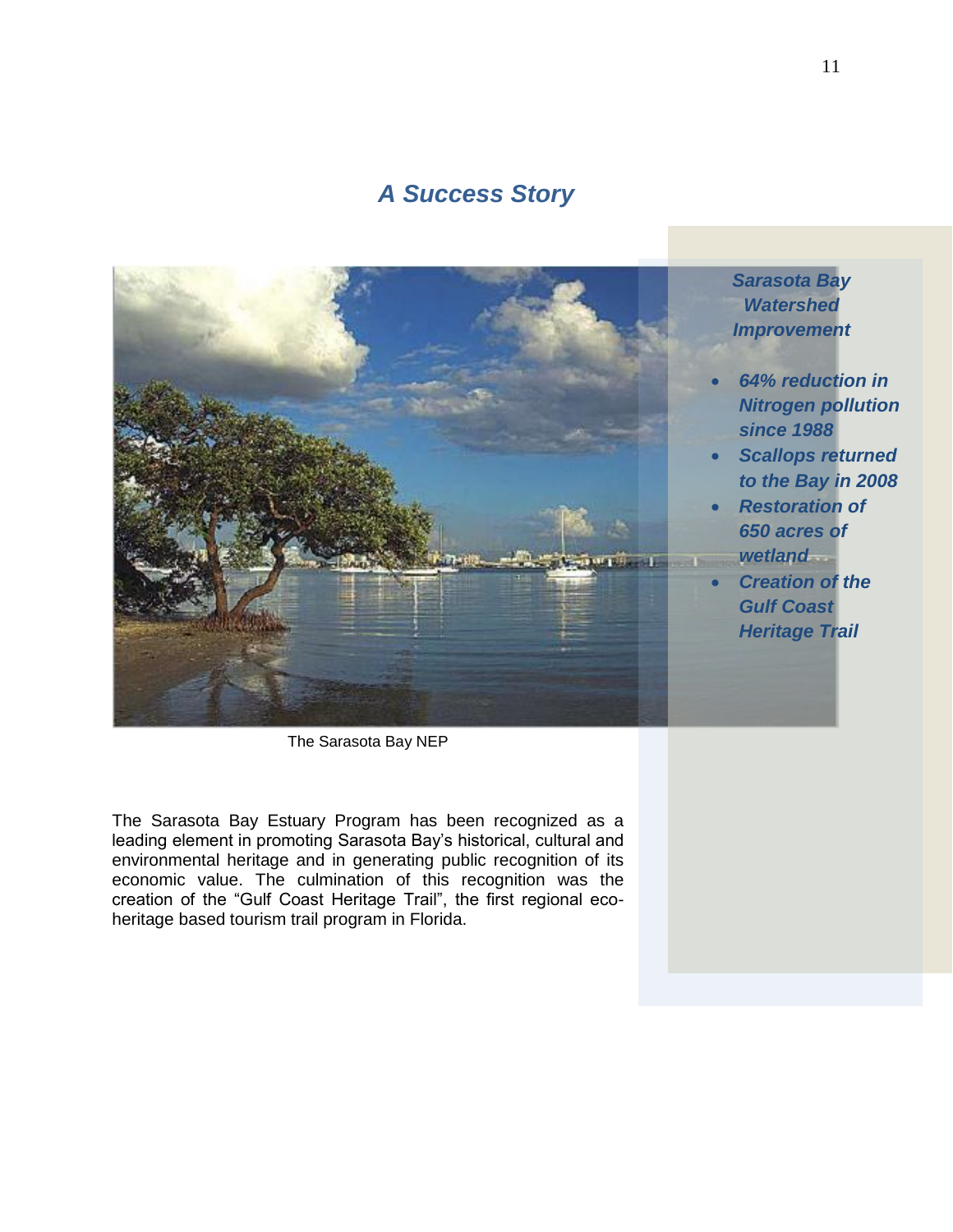#### <span id="page-13-0"></span>**ECONOMICS**

The NEP has been funded by Congress since 1987. In 1987, the program was authorized \$11.1 million in total funding. More than a decade later, the Clean Estuaries Act of 2000 (PL 1-6-457) authorized \$35 million per year for the NEP for the years from 2001 to 2005, and a funding level of \$35 million was reauthorized from 2005 through 2010. While this is the amount authorized, it was not the amount recommended in the President's budget, or appropriated by Congress. The actual appropriations for the NEP have been roughly \$22 to \$25 million annually during the past five years. However, not all of these funds are awarded to the member estuaries; about \$7-10 million is kept by EPA to support other coastal and ocean management programs. Specifically, between the years 2002 and 2010, Congress appropriated approximately \$24.5 million to the NEP annually via the VA/HUD Appropriations Subcommittees. Of this total, roughly \$14 million was distributed to the twenty-eight local member estuaries, such that each program received between \$500,000 and \$600,000. Some member estuaries may receive additional funds from Congressional earmarks in other programs.

Each year the President submits a budget to Congress with requested expenditures, including expenditures for EPA and the NEP. Congress considers this request, but ultimately decides the final appropriations, as it is required to do. The House and Senate appropriations committees may develop different recommendations for a particular program. If there are differences in funding between the House and Senate appropriations subcommittees, a joint conference committee will recommend the final amount.

The NEP is currently re-authorized at \$35 million in the Estuaries Water Act of 2000 (PL 106- 457, Title III) under Section 320 of the Federal Water Pollution Control Act (Commonly known as the Clean Water Act) through amendments made in 1987. The Clean Estuaries Act of 2010 (HR 4715) passed the House of Representatives in April of 2010 by a bipartisan majority vote. Originally requesting an additional \$15 million, to bring the total to \$50 million, the bill was amended by the Senate Committee on Environmental and Public Works to include a provision increasing the funding level for the NEP to \$75 million. This bill looks to extend funding through 2016. Congress has raised the authorization level in the act in recognition of the fact that the



NEP contains some of the most ecologically and economically productive habitats in the United States (Charlotte Harbor National Estuary Program, 2004).

At the local level, as stipulated by the EPA, the NEP grant awards go towards supporting staff, program office costs, and specific projects. The majority of these projects include habitat restoration and monitoring programs, pollution reduction programs, education and public outreach initiatives, and municipal assistance projects. *Source: EPA*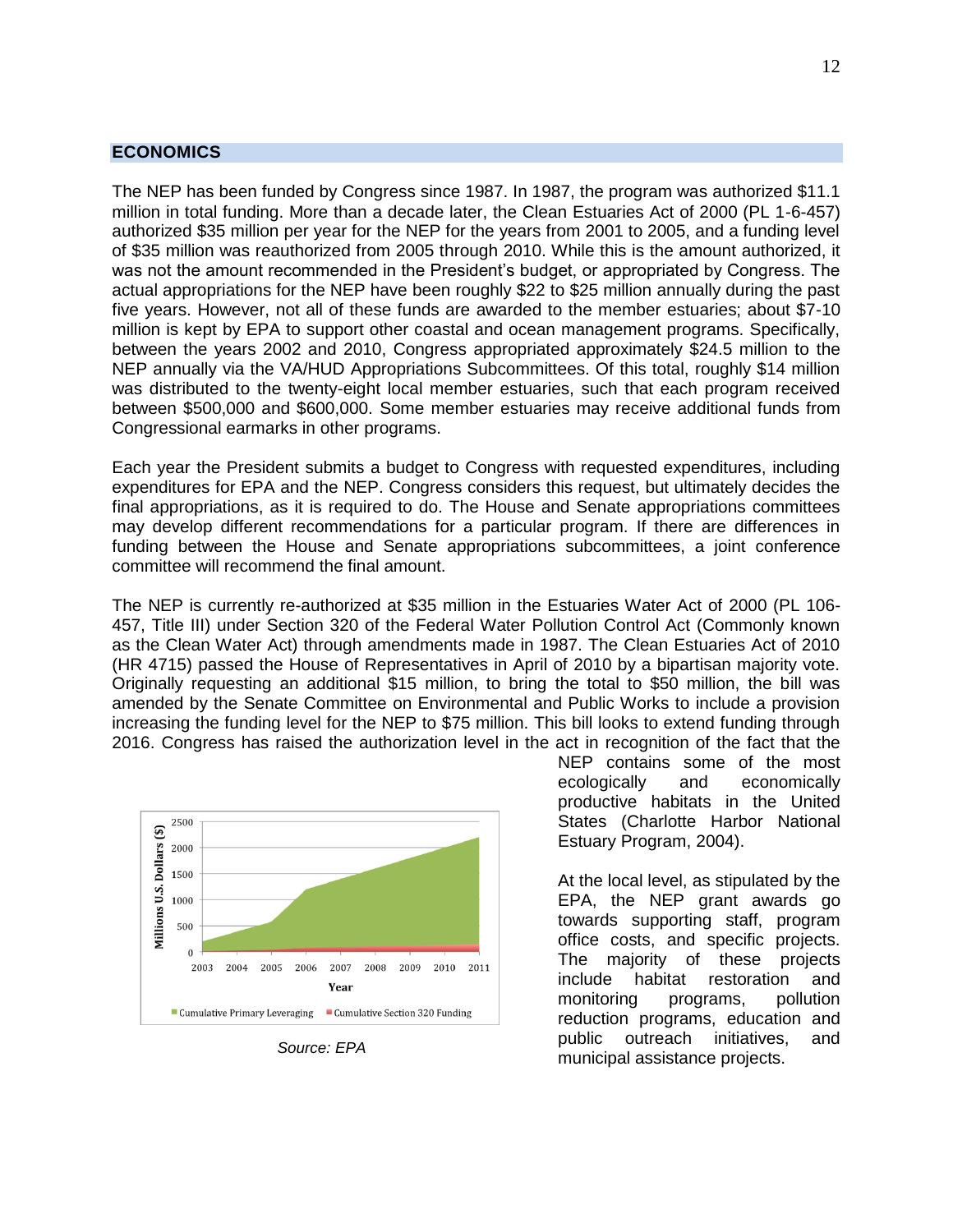Member estuaries are required by Congress each year to raise a certain percentage of funds, known as a match requirement, in conjunction with the federal funding they receive. Member estuaries are able to leverage other funds through both public and private sources. The funds raised are used to implement the CCMPs. By leveraging EPA money into additional funds, the member estuaries are able to accomplish much more and give their organizations a more stable financial foundation. A federal study in 2004 showed that some member estuaries were able to leverage eight local dollars for every federal dollar they received. Today, some member estuaries are able to raise nearly fifteen dollars (including non-federal sources) for every dollar provided by the EPA (Charlotte Harbor Estuary, 2004). This additional funding is generated through developing finance plans, building strategic alliances, demonstrating environmental results, and providing seed money or staff to initiate and develop new funding sources. Between 2003 and 2008, the member estuaries leveraged \$1.48 billion from \$99 million in EPA grants, with the additional funding coming from a variety of sources including federal, state, and local governments, as well as private entities. Roughly 50% of the funds raised in this capacity have gone to protect and restore important habitats. In fact, since 2000, more than 1.3 million acres of coastal wetlands have been restored (Lower Columbia River Estuary, 2009).

# **Implementation of Economic Considerations**

Assuming that Congress passes the Clean Estuaries Act of 2010 at a funding level of \$75,000,000, and appropriates approximately 75% of this total to the NEP, our overall budget is \$56,250,000. At a funding level of \$75,000,000, and subject to congressional appropriations, the NEP will have an overall budget of \$56,250,000.

At a funding level of \$75,000, and subject to congressional appropriations, the NEP will have an overall budget of \$56,250,000. The Act requires that a minimum of 90% of all funding go directly to member estuaries, and that a maximum of 10% go toward administrative costs.

For a proposed budget analysis, the budget includes total personnel services of \$730,400 and total other-than-personnel services have been calculated at \$36,000. An allocation of \$48,000 for administrative expenses appears on the line item budget for the funding of a biennial symposium. The remainder of the budget, or \$55,435,200, goes entirely to NEP grants. Of this total, \$39,855,200 goes to individual member estuaries, such that each of the twenty-eight estuaries receives \$1,423,400. The remaining \$15,580,000 goes toward specific, federally directed programs including: non-NEP threats (\$8,000,000), National Coastal Condition Reports (\$5,000,000), research (\$2,000,000) and a merit-based incentive program (\$580,000).

# **Budget Analysis and Breakdown: Year One of Implementation**

# **Funding the NEPEAT**

Funding the NEPEAT, as described in the "Proposed Program Design" section of this report, consisting of seven full-time staff members (one administrator, two managers and four coordinators) within the Office of the National Estuary Program. Salaries and fringe benefits for these individuals were set at 40%, and total to \$715,400, while other-than-personnel services require expenditures of \$10,500. The total cost for funding the NEPEAT is \$725,900.

# **NEP Evaluation Cycle**

Funding for the evaluation cycle includes \$15,000 in personnel costs going to IT consultants that would be responsible for creating a new database to efficiently assist program managers in collecting and synthesizing information. Other-than-personal services cost an additional \$10,500. During the first year, the NEPEAT is responsible for conducting two on-site visits for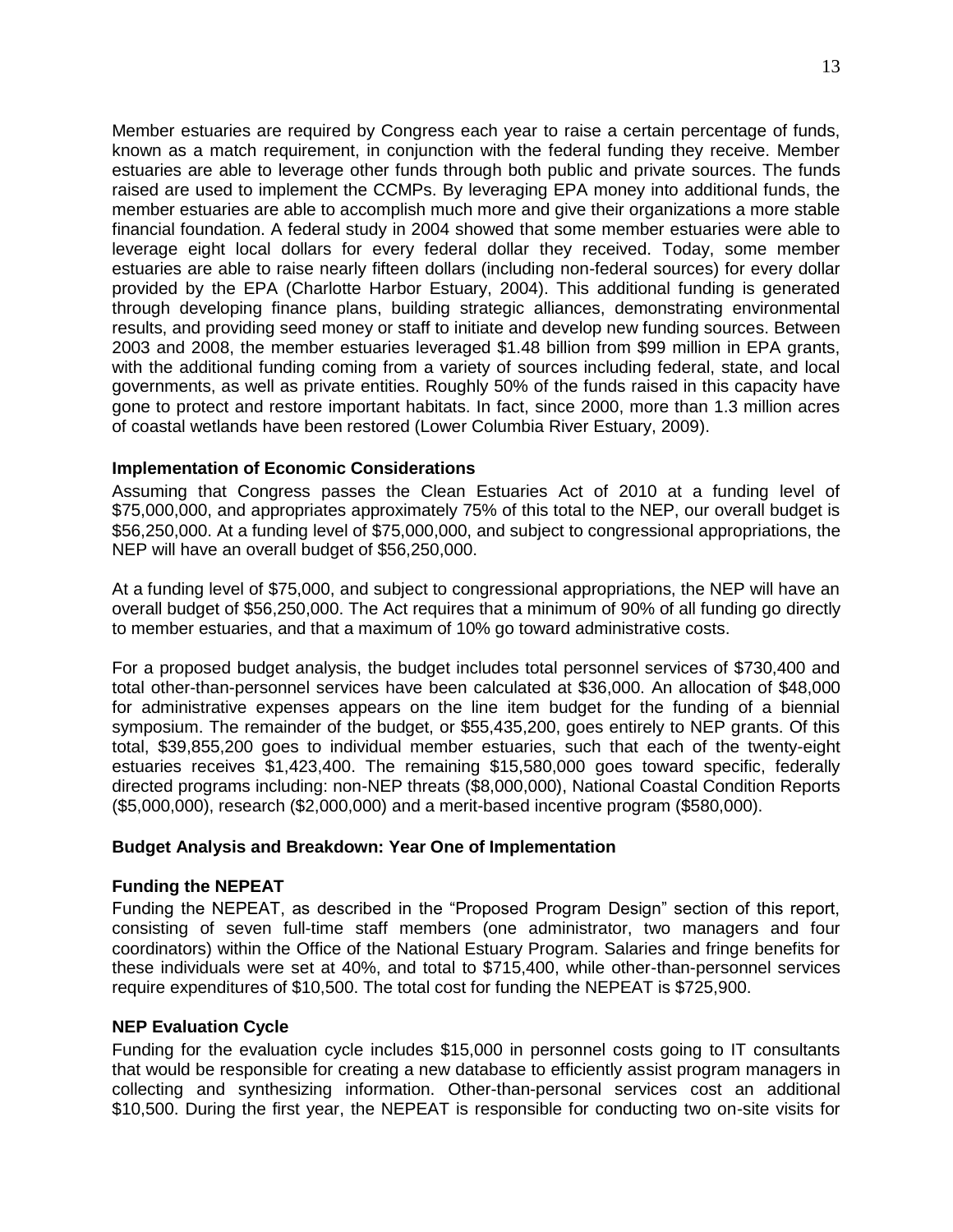two member estuaries. The cumulative associated travel costs for these visitations are \$6,000. The NEPEAT will also schedule annual group meetings with three member estuaries in Group A, thereby incurring a travel expense of \$9,000. The total cost for funding the evaluation cycle in the first year of implementation is \$40,500.

# **Biennial Symposium**

Every two years, the Office of the NEP will host a conference that focuses on the sharing of best practices in the field of estuarine management. The conference will take place over two days at the University of Maryland, and will bring together more than 200 participants, including twenty presenters from various scientific disciplines and representatives from all twenty-eight member estuaries. Funding for this symposium includes travel and accommodation stipends for presenters (\$43,000), and printed symposium material (\$2,800), and facility fees paid to the University of Maryland (\$2,400). Individual attendees from the member estuaries will be responsible for paying registration fees through their own budgets. The total cost of the symposium is \$48,400.

# **Merit-Based Incentive Program**

The NEPEAT will be responsible for administering a merit-based incentive program. The program provides additional funding for member estuaries that have met specific objectives in accordance with their CCMPs. The amount of funding distributed and the number of member estuaries that receive additional funding is left entirely to the discretion of the NEPEAT. The total cost of the incentive program is \$580,000.

# **Additional Programs**

The total grant money allocated towards additional programs is \$15,580,000 (this includes the aforementioned merit-based incentive program). These programs include non-NEP threats, the National Coastal Condition Report (NCCR), and research. Non-NEP threats include issues such as targeting hypoxia in the Gulf of Mexico, helping to find financing for coastal protection and restoration from local communities and/or other organizations, development of green infrastructure and smart growth, and adapting estuaries for impacts related to climate change. The NCCR requires monitoring and assessing the condition of the coasts. Research could include any topic that encompasses estuarine management, best practices, estuarine science, or climate change effects.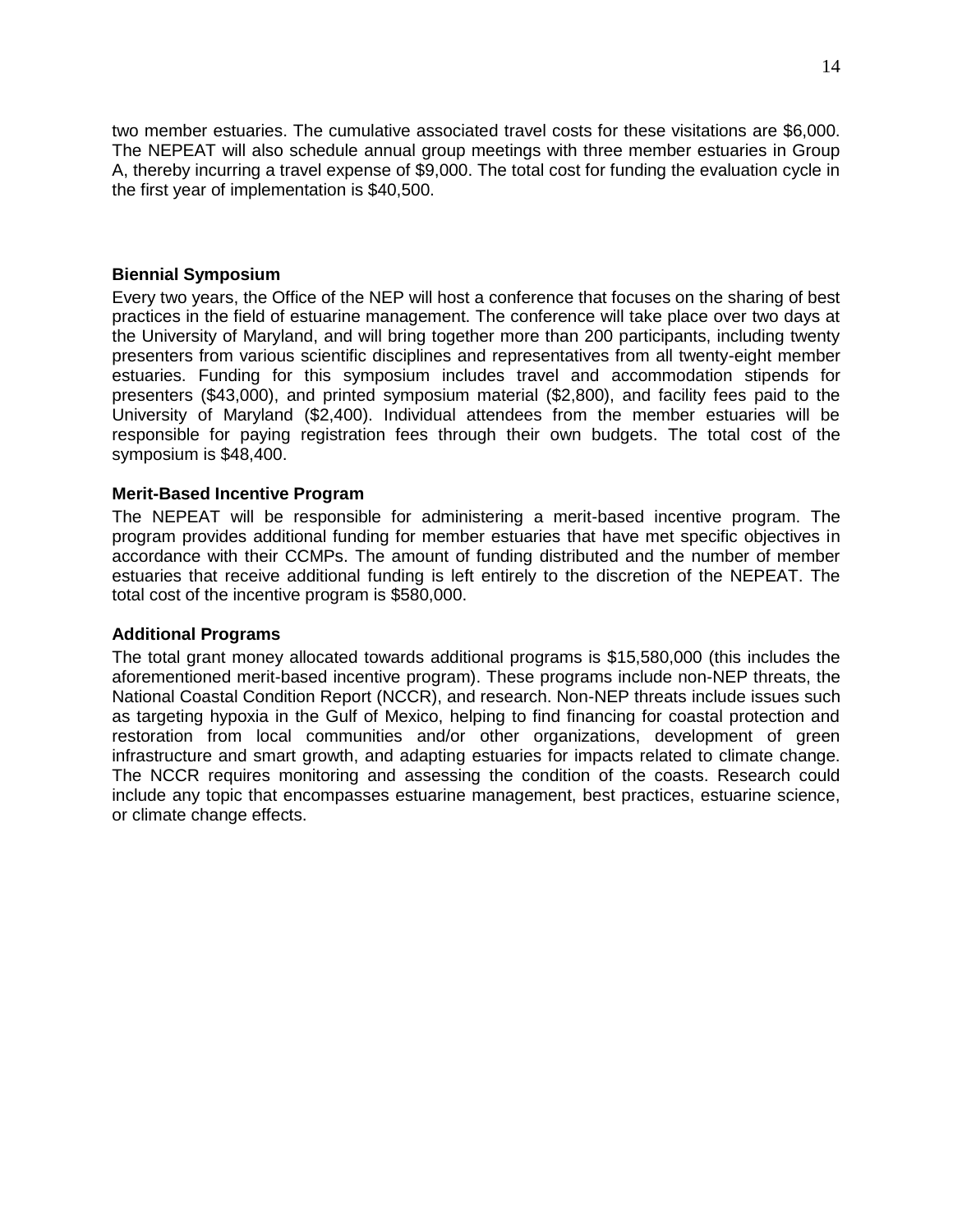# <span id="page-16-0"></span>**CONCLUSION**

Since its inception in 1987, the NEP has demonstrated significant success in improving overall estuarine health. The challenges to the nation's estuaries continue, however, as shifting environmental, economic, and political pressures have created new stresses on these critical and vulnerable ecosystems. The CEA seeks to help the NEP meet these new threats through increased funding and a more robust and accountable evaluation process. Enhanced evaluation standards and a thorough evaluation process will help to demonstrate the value of continued investment in estuarine restoration.

The prospect of global climate change introduces a host of potential ramifications that could significantly impact estuaries. The CEA urges member estuaries to begin to think about some of the anticipated impacts, although the legislation is particularly vague and does not prescribe specific corrective actions. This is likely because of the large degree of uncertainty that surrounds climate change and its future trajectory. Additionally, the size and extent of climate change mitigation is beyond the scope of the NEP. The climate change component of the legislation should be viewed as a beginning step toward a strategy for adaptation.

Other environmental threats, such as non-point source agricultural runoff, have origins that are similarly external. These challenges are incontrovertibly deleterious to estuarine health, but their prevention would require more comprehensive and national regulation that is beyond the scope of the NEP. The NEP is therefore charged with the task of reducing environmental damage, the cause of which it has no jurisdiction to prevent. Without proactive and far-reaching legislation, there is a danger that the NEP will fall perpetually behind, and ultimately fail in its objective of improving and maintaining estuarine health.

Although the challenges facing estuaries are extensive, there have been proven successes. The Sarasota Bay Estuary Program is an example of the ways in which effective management can help restore and improve ecological integrity. The program design outlined in this report seeks to build on best practices such as those demonstrated in Sarasota. Through an enhanced and systemized national evaluation process, the NEP will be able to strengthen managerial effectiveness. This centralized evaluation process will help to ensure that member estuaries function efficiently, lending the NEP political credibility and ensuring that it continues to be policy-relevant. The evaluation design program outlined in this report is therefore a means of reinforcing the fundamental value of the NEP.

Because the passage of the CEA and the continued success of the NEP are subject to external political pressures, it is essential that the benefits are clearly visible and easily understood. In an economic recession, there is a strong motivation for politicians to reduce spending. A rigorous and effective evaluation process will help the NEP address concerns of unnecessary spending, to demonstrate that it merits continued investment.

The Clean Estuaries Act of 2010 was introduced in the committee on environment and public works and reported to the Senate amended on September 16, 2010. The outcome of the votes is still unclear. What is clear, however, is that without purposeful and effective management, the future integrity of the nation's estuaries remains tenuous.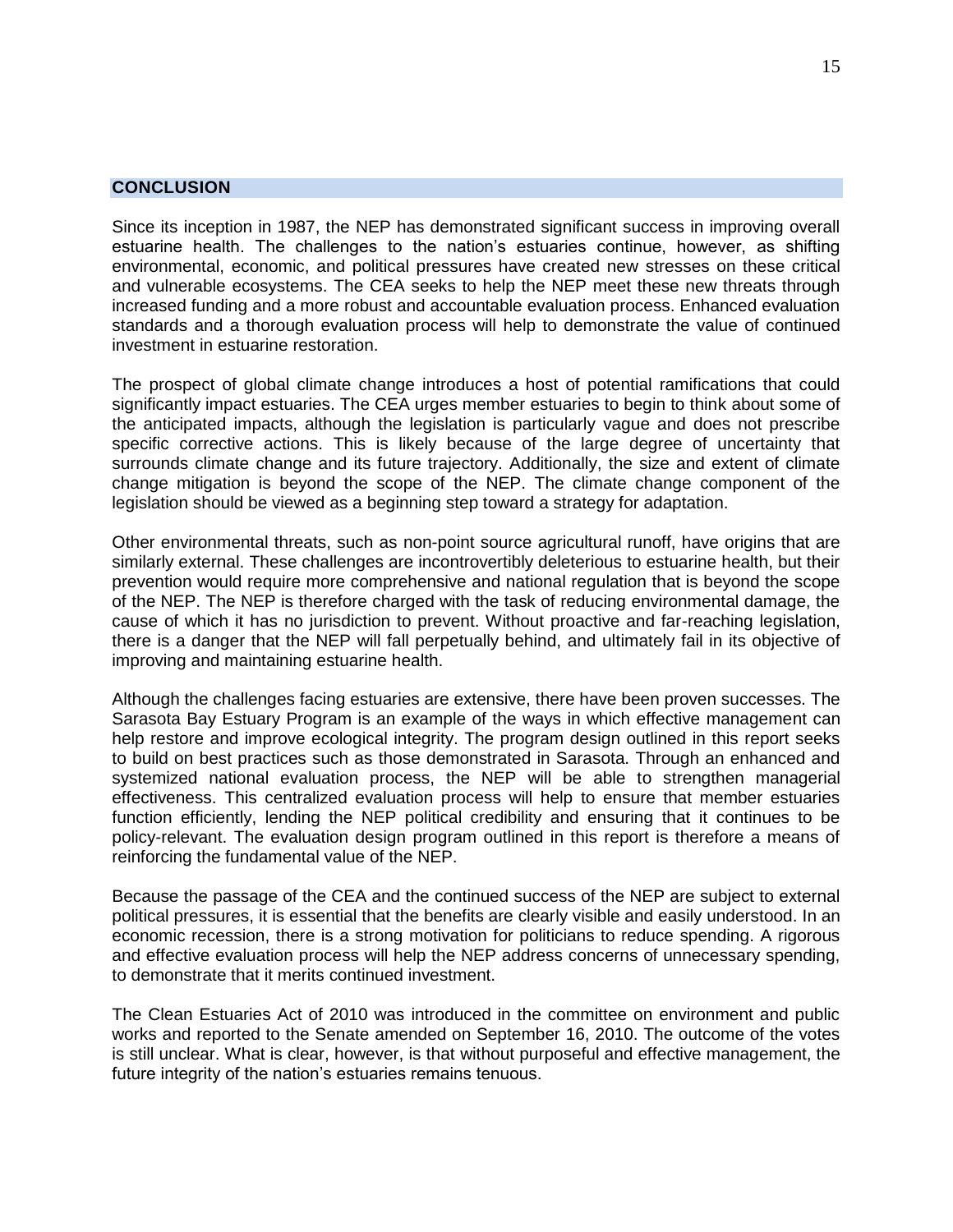**APPENDIX A**

# <span id="page-17-0"></span>**SOLUTIONS**

This section gives specific examples of scientific and management approaches for the restoration and remediation of estuaries, with examples from the New York-New Hersey Harbor Estuary.

# **Wastewater Pollution Management**

The two primary sources of wastewater pollution in estuaries are point sources of untreated municipal sewage and combined sewage overflow (CSO). New York City addressed the problem of untreated municipal sewage by building sewage treatment facilities (Brosnan and O'Shea, 1996). Dissolved oxygen content at the New York-New Jersey Harbor Estuary increased substantially as sewage treatment became effective. Another possible solution for CSO is the construction of overflow storage units that hold combined flow until treatment facilities are ready to treat it. Small-scale projects—e.g., maintaining green spaces and green rooftops, and increasing porous paving materials in urban environments—may also alleviate the CSO issue (Montalto et al, 2007).

One challenge of nutrient removal is deciding whether the economic and environmental costs (i.e., increased greenhouse gas emissions) are worth the gains in water quality. Upgrading current infrastructure for the removal of carbon and nitrogen is associated with increased fossilfuel based energy consumption. A study at New Jersey Harbor Discharger's Group wastewater treatment plants showed that removing high levels of nitrogen would result in an aggregate emission of 247 million pounds of carbon dioxide per year (Metcalf and Eddy, 2008). High levels of carbon removal would result in an aggregate emission of approximately 272 million pounds of carbon dioxide per year. Corresponding oil consumption would be approximately 332,000 barrels per year for nitrogen removal and 374,000 barrels per year for carbon removal (Metcalf and Eddy, 2008).

# **Dredging**

Dredging is a possible solution for removing heavy metals and PCBs from an estuary. Sediment is treated and then relocated to a disposal site. Dredging the Hudson River reduced cadmium levels at a site upriver of the New York-New Jersey Harbor Estuary (Mackie et al, 2007). Unfortunately, after dredging the Hudson River to remove heavy metals and polychlorinated biphenyls (PCBs), increased contamination levels were reported in fish around the site of dredging (Richter, Cane, and Skinner, 2010). However, if the water is not dredged and no alternate method for removing contaminants is proposed, then PCBs will continue to be a significant source of contamination to the lower Hudson River under average stream flow conditions. Successful remediation depends on effective management of the stream of dredged materials. The scientific consensus is that removing contaminated sediments will accelerate the recovery of the river ecosystem (Baker, 2001).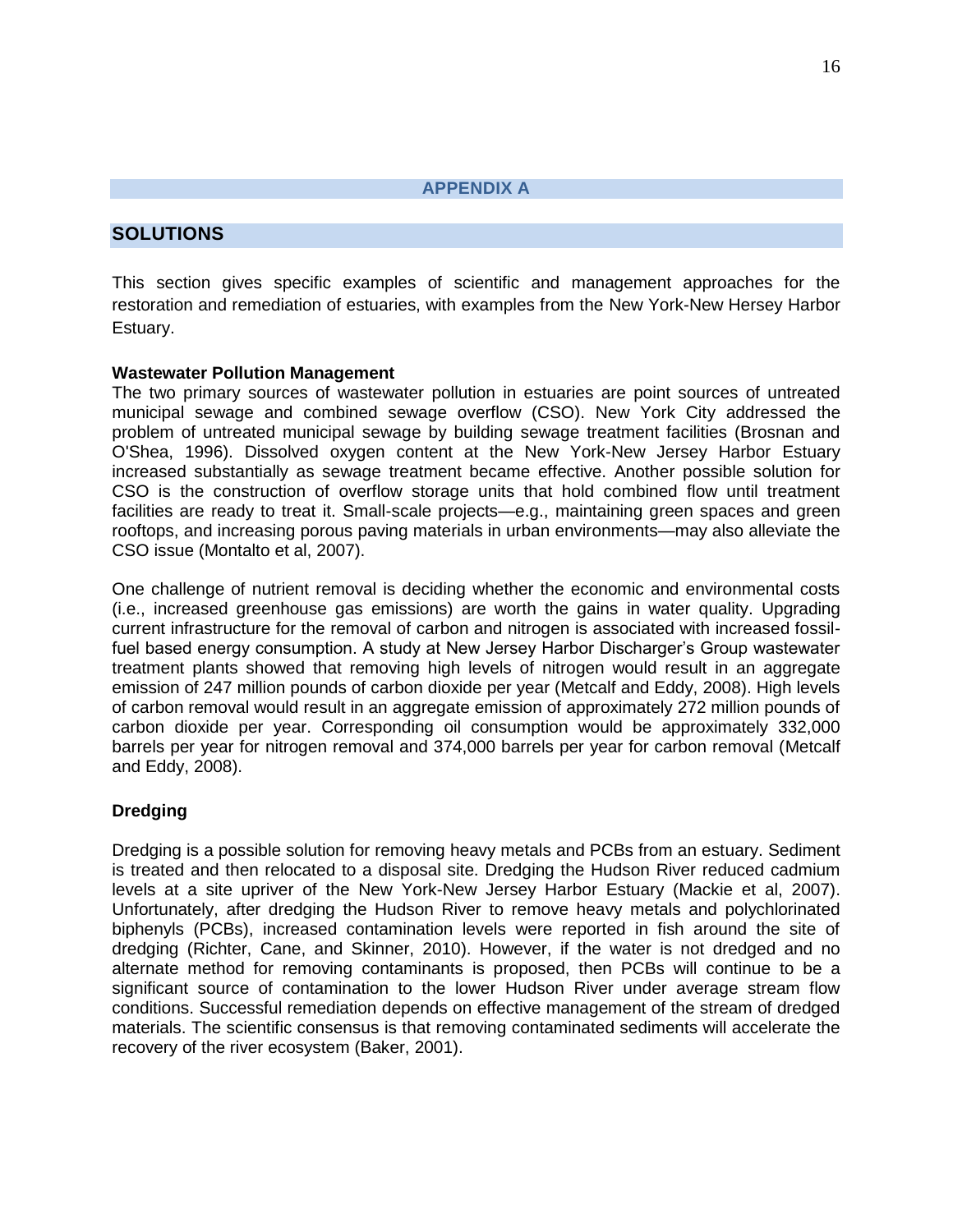#### **Tracking Invasive Species**

The estuaries in the NEP are home to a great number of invasive species that compete with native plants and animals for resources. The New York-New Jersey Harbor Estuary is home to dozens of problematic non-native plant species including: *Trapa natans* (water chestnut), *Phragmites australis* (common reed), *Lythrum salicaria* (purple loosestrife) (Laba et al, 2008). It is also home to many non-native animal species such as: *Dreissena polymorpha* (zebra mussel), various *Orconectes* species (crayfish), and *Oncorhynchus mykiss* (rainbow trout) (Mills et al, 1996). Recent research in the estuary has focused on using satellite imagery to map the invasive species (Laba et al, 2008). Mapping reveals the species location and allows managers to examine distribution patterns that provide more information about their behavior, enhancing their ability to control the species (Laba et al, 2008).

# **Reducing Agricultural Pollution**

Several sustainable farming practices have been shown to reduce pesticide and nutrient runoff (Kay, Edwards and Foulger, 2009). One example is the practice of Integrated Pest Management (IPM), which has shown the potential to reduce the need for pesticide-intensive farming. Another example is the establishment and maintenance of ecological buffer strips that can provide protection from the effects of pollutants. Buffer strips are either naturally or artificially maintained ecosystems that absorb pollutants from runoff and act as a buffer between the agricultural system and the natural environment.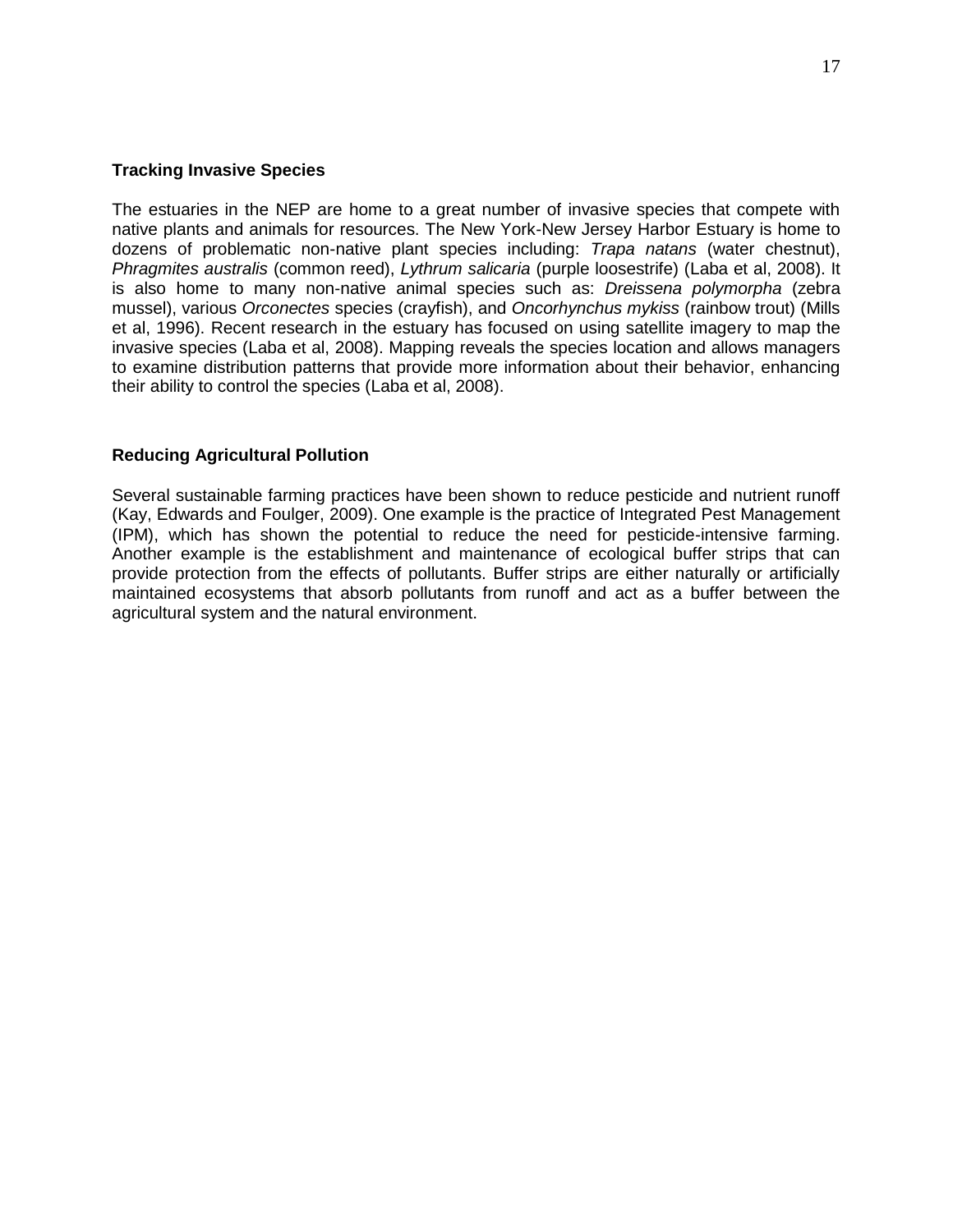#### **APPENDIX B**

# <span id="page-19-0"></span>**SCIENTIFIC INDICATORS OF SUCCESS**

Monitoring the status of an estuary is a complex undertaking. Measuring water and living resource quality at all times, locations, and depths would be prohibitively expensive. Scientific indicators provide a means to measure specific properties related to ecosystem restoration goals in a cost-effective manner. They can express complex biological, physical, or chemical attributes as simple measures of spatial and temporal trends, and can be used to inform diverse audiences (Bain et al, 2007).

Generally, scientific indicators of estuarine health are related to water quality, but biodiversity loss is also an indicator. The following are examples of common scientific indicators:

| Fecal Coliform: widely used as indicator<br>organisms of the presence of sewage-<br>related wastes and pathogenic bacteria<br>in water.                                                                                                                                                                                                                                                                                                                                                                                                 | <b>Dissolved Oxygen: one of the most</b><br>universal indicators of overall water<br>quality, habitat and ecosystem conditions<br>because it is critical for respiration of most<br>aquatic life forms.                                                                                                                                                                                                                                                                                                                                           |
|-----------------------------------------------------------------------------------------------------------------------------------------------------------------------------------------------------------------------------------------------------------------------------------------------------------------------------------------------------------------------------------------------------------------------------------------------------------------------------------------------------------------------------------------|---------------------------------------------------------------------------------------------------------------------------------------------------------------------------------------------------------------------------------------------------------------------------------------------------------------------------------------------------------------------------------------------------------------------------------------------------------------------------------------------------------------------------------------------------|
| Chlorophyll 'a': a green pigment found<br>in most macro-algae and phytoplankton<br>that is vital for photosynthesis.<br>Chlorophyll 'a' found in phytoplankton<br>can be used as an indicator of primary<br>productivity - the base of the food chain<br>in the water. Overgrowth of primary<br>producers can cause eutrophication.                                                                                                                                                                                                     | Nutrient overload: includes nitrogen,<br>phosphorous, ammonia and nitrite-nitrate<br>concentrations from sources including<br>agricultural runoff, storm water runoff,<br>wastewater discharge, atmospheric<br>deposition, and other anthropogenic<br>inputs. Data collection involves sampling<br>standard limnological and water quality<br>parameters, as well as conducting algal<br>and bacterial dilution bioassays to identify<br>limiting nutrients.                                                                                      |
| Secchi Transparency: a Secchi disk is<br>used to estimate the clarity of surface<br>waters. High Secchi transparency<br>(greater than 5.0 feet) is indicative of<br>clear water, with declines in<br>transparency typically due to high-<br>suspended solids concentrations or<br>plankton blooms. Low Secchi readings<br>(less than 3.0 feet) are typically<br>associated with degraded waters and<br>indicate limited light, which in turn affect<br>primary productivity and nutrient cycling<br>(New York-New Jersey Harbor, 1996). | Toxic chemicals: predictions of the fate<br>of specific chemicals can, to some extent,<br>be modeled from chemical properties and<br>laboratory test. In real aquatic<br>ecosystems, accurate predictions of<br>eventual sinks, trends and concentrations<br>in biota and response to remedial<br>measures are site specific (Adams and<br>Benyi, 2003). Individual toxins can be<br>identified using unique analytical<br>techniques such as gas chromatography<br>for the determination of pesticides in<br>aquatic ecosystems (Edinger, 2002). |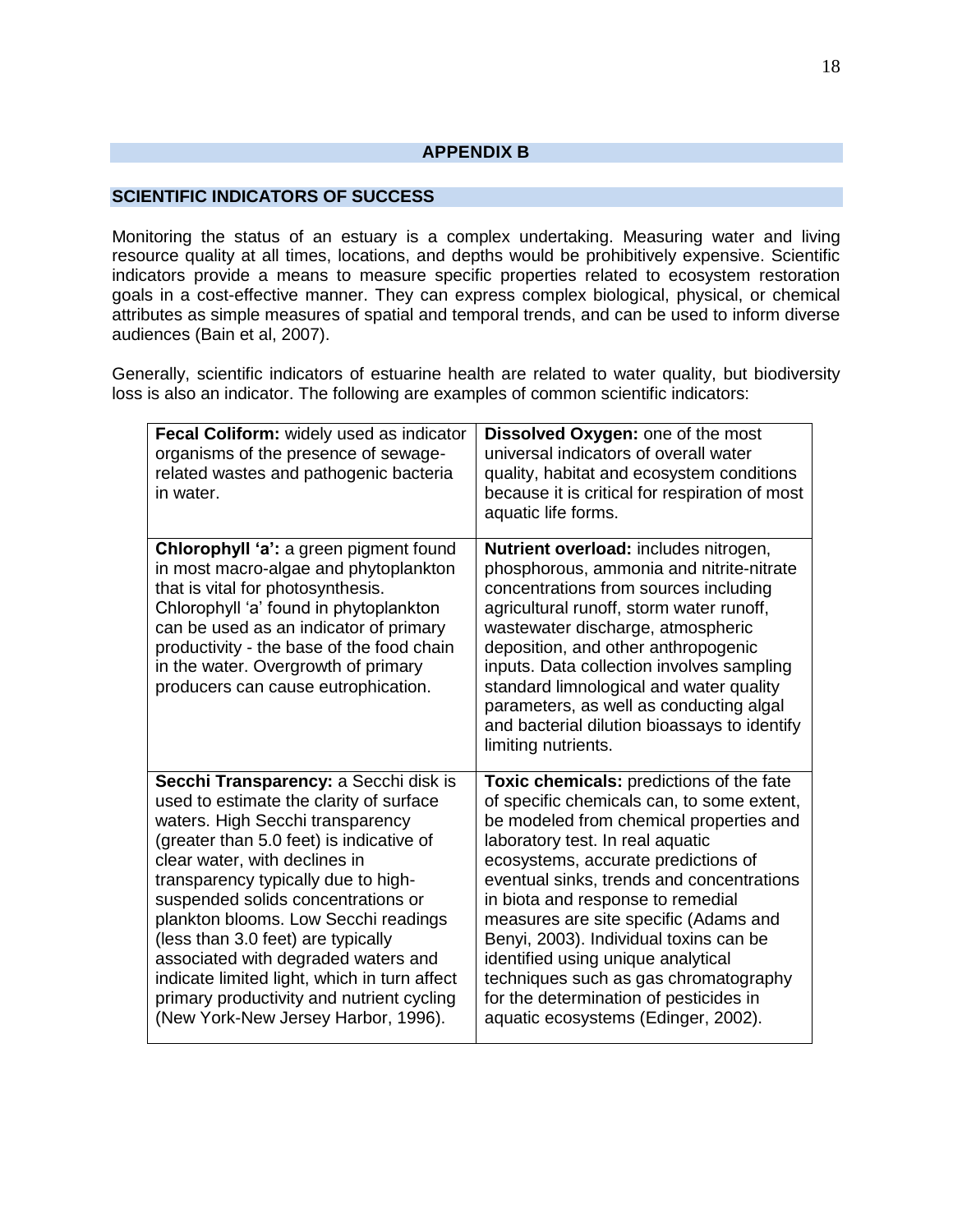# Year One Master Calendar **Year One Master Calendar**

<span id="page-20-0"></span>

| Publish and distribute results online and to local NEPs<br>Submit results to NEP Director<br>Assemble integrated scorecard for first-year deliverables<br>Identify and address any objectives that have not been achieved<br>NEPEAT Self-Assessment<br>Continual adjustment of evaluation guidelines<br>January<br>February | Publish and distribute final evaluation guidelines<br>Submit revised guidelines to NEP Director<br>Compile and Assess EPA feedback<br>Assess NEP feedback<br>incorporate revisions into evaluation guidelines<br>Revise Evaluation Guidelines<br>Collect local NEP feedback on guidelines<br>January<br>February | Debrief by NEPEAT with NEP Director<br>Compile local NEP feedback<br>Logistical Preparation - Conference calls, hotel and ticket booking<br>Develop feedback mechanisms for site visits<br>January<br>February | Submit evaluation guidelines to NEP Director and staff<br>Distribute evaluation guidelines local NEPs for feedback<br>Develop an online feedback mechanism<br>Make database available online and by paper copy<br>Develop 5-year workplan for evaluation schedule<br>Develop performance management indicator database<br>Develop estuarine health indicator database<br>Update grant requirements to reflect new evaluation standards<br>Jpdate NEP Online Reporting Tool to reflect new guidelines | Submit research report to NEP Director<br>Weekly meeting of all NEP office staff and both evaluation team units<br>Draft evaluation guidelines<br>Assess current guidelines strengths and weaknesses<br>Consult with Chesapeake Bay Program Evaluation staff<br>Research similar evaluation programs<br>pdate Evaluation Guidelines<br>January<br>February | Results-based management training<br>Evaluate Applications<br>Post job vacancies<br>Arrange office space for new employees<br>Establish job functions and criteria for employment<br>Assemble NEPEAT himg and training committee<br>Final decisions and hiring |
|-----------------------------------------------------------------------------------------------------------------------------------------------------------------------------------------------------------------------------------------------------------------------------------------------------------------------------|------------------------------------------------------------------------------------------------------------------------------------------------------------------------------------------------------------------------------------------------------------------------------------------------------------------|----------------------------------------------------------------------------------------------------------------------------------------------------------------------------------------------------------------|------------------------------------------------------------------------------------------------------------------------------------------------------------------------------------------------------------------------------------------------------------------------------------------------------------------------------------------------------------------------------------------------------------------------------------------------------------------------------------------------------|------------------------------------------------------------------------------------------------------------------------------------------------------------------------------------------------------------------------------------------------------------------------------------------------------------------------------------------------------------|----------------------------------------------------------------------------------------------------------------------------------------------------------------------------------------------------------------------------------------------------------------|
| March                                                                                                                                                                                                                                                                                                                       | <b>March</b>                                                                                                                                                                                                                                                                                                     | <b>March</b>                                                                                                                                                                                                   |                                                                                                                                                                                                                                                                                                                                                                                                                                                                                                      | March                                                                                                                                                                                                                                                                                                                                                      |                                                                                                                                                                                                                                                                |
| April                                                                                                                                                                                                                                                                                                                       | April                                                                                                                                                                                                                                                                                                            | April                                                                                                                                                                                                          |                                                                                                                                                                                                                                                                                                                                                                                                                                                                                                      | April                                                                                                                                                                                                                                                                                                                                                      |                                                                                                                                                                                                                                                                |
| May                                                                                                                                                                                                                                                                                                                         | May                                                                                                                                                                                                                                                                                                              | kew                                                                                                                                                                                                            |                                                                                                                                                                                                                                                                                                                                                                                                                                                                                                      | kew                                                                                                                                                                                                                                                                                                                                                        |                                                                                                                                                                                                                                                                |
| anne                                                                                                                                                                                                                                                                                                                        | June                                                                                                                                                                                                                                                                                                             | anne                                                                                                                                                                                                           |                                                                                                                                                                                                                                                                                                                                                                                                                                                                                                      | June                                                                                                                                                                                                                                                                                                                                                       |                                                                                                                                                                                                                                                                |
| kiuly                                                                                                                                                                                                                                                                                                                       | χ                                                                                                                                                                                                                                                                                                                | klul                                                                                                                                                                                                           |                                                                                                                                                                                                                                                                                                                                                                                                                                                                                                      | Amp                                                                                                                                                                                                                                                                                                                                                        |                                                                                                                                                                                                                                                                |
| August                                                                                                                                                                                                                                                                                                                      | August                                                                                                                                                                                                                                                                                                           | August                                                                                                                                                                                                         |                                                                                                                                                                                                                                                                                                                                                                                                                                                                                                      | August                                                                                                                                                                                                                                                                                                                                                     |                                                                                                                                                                                                                                                                |
| September                                                                                                                                                                                                                                                                                                                   | eptember                                                                                                                                                                                                                                                                                                         | <b>September</b>                                                                                                                                                                                               |                                                                                                                                                                                                                                                                                                                                                                                                                                                                                                      | September                                                                                                                                                                                                                                                                                                                                                  |                                                                                                                                                                                                                                                                |
| October                                                                                                                                                                                                                                                                                                                     | <b>October</b>                                                                                                                                                                                                                                                                                                   | <b>October</b>                                                                                                                                                                                                 |                                                                                                                                                                                                                                                                                                                                                                                                                                                                                                      | October                                                                                                                                                                                                                                                                                                                                                    |                                                                                                                                                                                                                                                                |
| November                                                                                                                                                                                                                                                                                                                    | <b>November</b>                                                                                                                                                                                                                                                                                                  | November                                                                                                                                                                                                       |                                                                                                                                                                                                                                                                                                                                                                                                                                                                                                      | November                                                                                                                                                                                                                                                                                                                                                   |                                                                                                                                                                                                                                                                |
| December                                                                                                                                                                                                                                                                                                                    | December                                                                                                                                                                                                                                                                                                         | December                                                                                                                                                                                                       |                                                                                                                                                                                                                                                                                                                                                                                                                                                                                                      | December                                                                                                                                                                                                                                                                                                                                                   |                                                                                                                                                                                                                                                                |

# **APPENDIX C**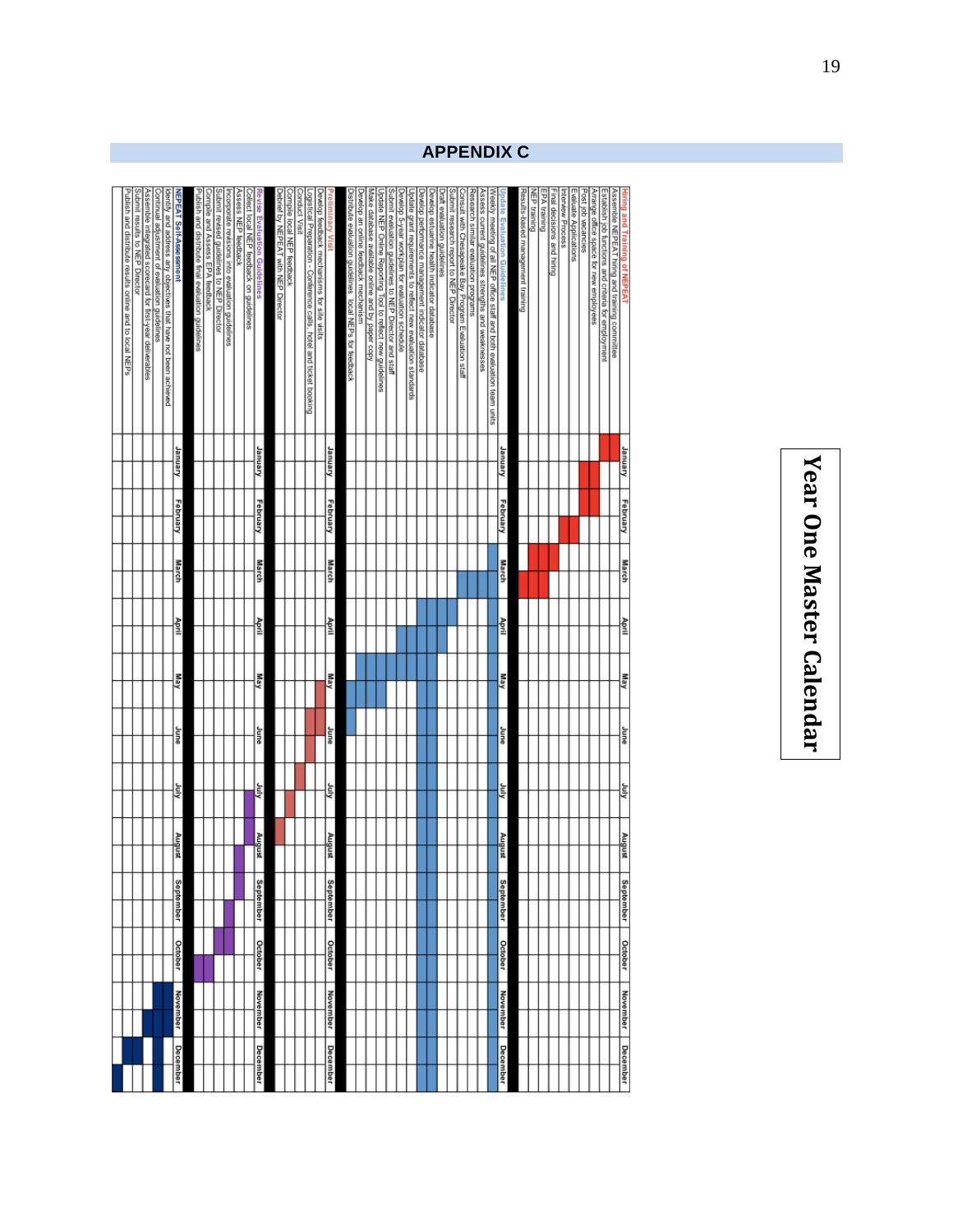# **APPENDIX D**

<span id="page-21-0"></span>

| <b>SAMPLE LOGICAL FRAMEWORK MATRIX</b>                                                                               |                                                                |                                                                                        |                                                                                            |                                                                  |  |
|----------------------------------------------------------------------------------------------------------------------|----------------------------------------------------------------|----------------------------------------------------------------------------------------|--------------------------------------------------------------------------------------------|------------------------------------------------------------------|--|
| <b>ACTIVITY DESCRIPTION</b>                                                                                          |                                                                | <b>OBJECTIVELY VERIFIABLE</b><br><b>INDICATORS</b>                                     | <b>MEANS OF VERIFICATION</b>                                                               | <b>MAJOR RISKS AND ASSUMPTIONS</b>                               |  |
| contributes at a national level                                                                                      | Goal - long term development impact that the activity          |                                                                                        |                                                                                            |                                                                  |  |
| achieve - in terms of benefits                                                                                       | <b>Purpose</b> - medium term results that the activity aims to |                                                                                        |                                                                                            |                                                                  |  |
| be achieved                                                                                                          | Outputs - deliverables through which the purpose will          |                                                                                        |                                                                                            |                                                                  |  |
| Activities - main<br>8<br>elements of<br>Categori<br>component projects<br>through which the<br>outputs are achieved | <b>Restoring Water Quality</b>                                 |                                                                                        | Sources of information<br>on the goal indicators -<br>who will collect it and<br>how often | External conditions associated<br>with achieving project success |  |
|                                                                                                                      | <b>Habitat Restoration</b>                                     | How the achievement                                                                    |                                                                                            |                                                                  |  |
|                                                                                                                      | <b>Managing Fisheries</b>                                      | will be measured -<br>including appropriate<br>targets (quantity, quality<br>and time) |                                                                                            |                                                                  |  |
|                                                                                                                      | <b>Climate Change</b>                                          |                                                                                        |                                                                                            |                                                                  |  |
|                                                                                                                      | <b>Stewardship &amp; Education</b>                             |                                                                                        |                                                                                            |                                                                  |  |
|                                                                                                                      | <b>Financial Planning</b>                                      |                                                                                        |                                                                                            |                                                                  |  |

**Sample Logical Framework Matrix** (derived from AusAID, 2005) – this exhibit offers an example of the framework that can be used by the local Management Conferences to generate the goals and strategies for estuary management as well as the framework by which the CCMP and the local estuary program can be evaluated by the NEPEAT. The precision of this framework allows for it to simultaneously be used as an internal constructive tool as well as an external evaluation tool.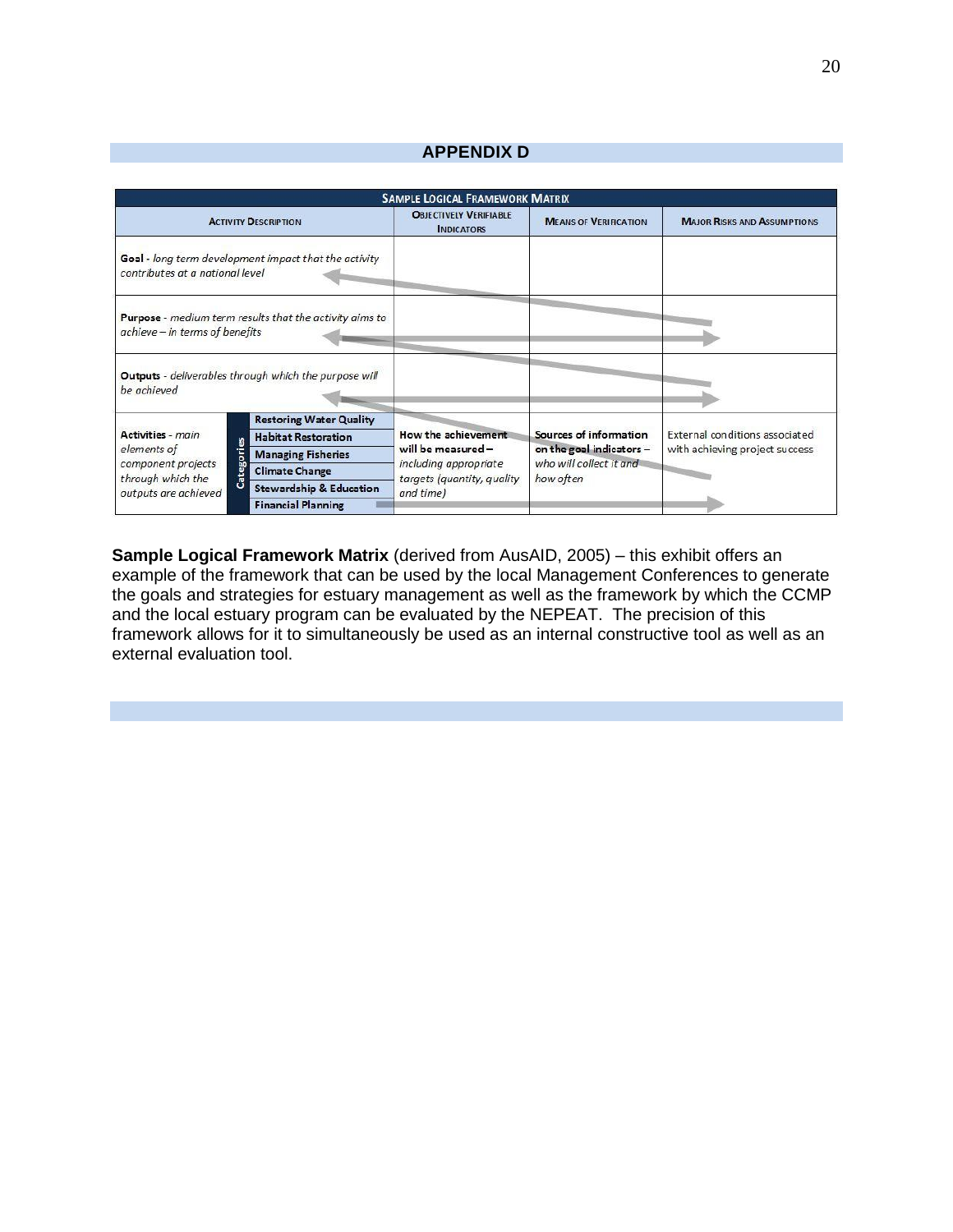#### <span id="page-22-0"></span>**WORKS CITED**

- Adams, Darvene, and Sandra Benyi. *Sediment Quality of the NY/NJ Harbor System: A 5-year Revisit*. Rep. EPA Region 2, Dec. 2003. Web.
- AusAid. *AusGuideline 3.3: The Logical Framework Approach*. Australian Government, Oct. 2005. Web. 2 Oct. 2010.
- Bain, Mark, et al. *Target Ecosystem Characteristics for the Hudson Raritan Estuary: Technical Guidance for Developing a Comprehensive Ecosystem Restoration Plan*. Rep. Hudson River Foundation, 2007. Web. 30 Nov. 2010.
- Baker, Joel E., et al. *PCBs in the Upper Hudson River: The Science Behind the Dredging Controversy*. Rep. Hudson River Foundation, 29 Oct. 2001. Web. 30 Nov. 2010.
- Bricker, S. B., et al. "Effects of Nutrient Enrichment in the Nation's Estuaries: A Decade of Change." *Harmful Algae* HABs and Eutrophication 8.1 (2008): 21-32. *ScienceDirect*. Web. 25 June 2010.
- Brosnan, Thomas M., and Marie L. O'Shea. "Long-Term Improvements in Water Quality Due to Sewage Abatement in the Lower Hudson River." *Estuaries and Coasts* 19.4 (1996): 890-900. *Springerlink*. Web. 28 Nov. 2010.
- Charlotte Harbor National Estuary Program. *Legislative Agenda*. Tech. no. 03-5. Charlotte Harbor National Estuary Program, Nov. 2003. Web. 19 Nov. 2010.
- Charlotte Harbor National Estuary Program. *Long Range Funding Strategy*. Tech. no. 04-4. Charlotte Harbor National Estuary Program, Nov. 15, 2004.
- "Clean Water Act." Water Encyclopedia. 2010. Web. 19 Nov. 2010.
- Duffy, Emmett. "The Disappearing Chesapeake?" *Natural Patriot*. 24 May 2008. Web. 07 Dec. 2010.
- Edinger, G.J., et al (eds). "Ecological Communities of New York State. Second Edition. A revised and expanded edition of Carol Reschke's Ecological Communities of New York State. (Draft for review)." New York Natural Heritage Program, New York State Department of Environmental Conservation, Albany, NY, 2002. Web. 05 Dec. 2010.
- Europa. "Science for Environmental Policy." *DG Environment News Alert Service*. European Commission, 12 Feb. 2010. Web. 23 Nov. 2010.
- Harper, Scott. "Environmentalists Focus on Chesapeake Bay Cleanup." *HamptonRoads.com*. 19 Sept. 2010. Web. 07 Dec. 2010.
- Julius, S. H., and J. M. West, eds. *Preliminary Review of Adaptation Options for Climate-sensitive Ecosystems and Resources*. Rep. U.S. Climate Change Science Program and the Subcommittee on Global Change Research, 20 June 2008. Web. 18 June 2010.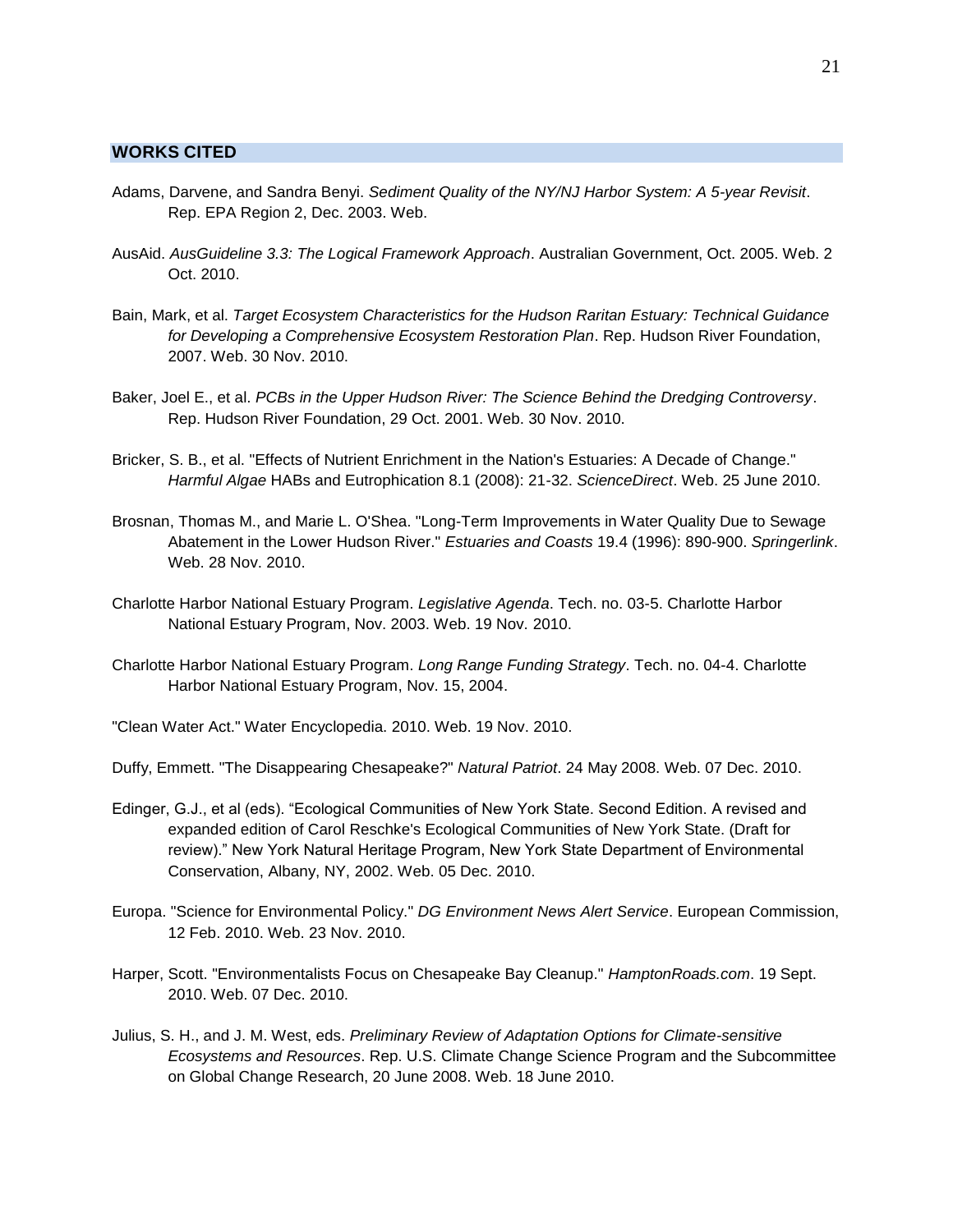- Kay, Paul, Anthony C. Edwards and Miles Foulger. "A review of the efficacy of contemporary agricultural stewardship measures for ameliorating water pollution problems of key concern to the UK water industry." Agricultural Systems (2009): 99: 67-75.
- Laba, Magdeline, et al. "Mapping Invasive Wetland Plants in the Hudson River National Estuarine Research Reserve Using Quickbird Satellite Imagery." *Remote Sensing of Environment* 112.1 (2008): 286-300. *ScienceDirect*. Web. 30 Nov. 2010.
- Lower Columbia River National Estuary Partnership. "Appropriations Request Form, Oregon House Delegation." 13 Feb. 2009.
- Mackie, Joshua A., et al. "Declining Metal Levels at Foundry Cove (Hudson River, New York): Response to Localized Dredging of Contaminated Sediments." *Environmental Pollution* 149.2 (2007): 141- 48. *ScienceDirect*. Web. 30 Nov. 2010.
- Manahan, Stanley E. *Environmental Chemistry*. 9th ed. Boca Raton: CRC, 2010. Print.
- Metcalf and Eddy (AECOM). Nutrient Reduction Cost Estimation Study Summary Report. Summary Report. New York, NY: New-York New-Jersey Harbor Estuary Program, 2008.
- Mills, Edward L., et al. "Exotic Species in the Hudson River Basin: A History of Invasions and Introductions." *Estuaries and Coasts* 19.4 (1996): 814-23. *Springerlink*. Web. 30 Nov. 2010.
- Montalto, Franco, et al. "Rapid Assessment of the Cost-effectiveness of Low Impact Development for CSO Control." *Landscape and Urban Planning* 82.3 (2007): 117-31. *ScienceDirect*. Web. 28 Nov. 2010.

National Estuary Program. "National Estuary Program." *EPA Office of Water*. Web. 08 Dec. 2010.

- New York-New Jersey Harbor National Estuary Program. *Comprehensive Conservation and Management Plan*. *NY-NJ Harbor Estuary Program,* New York-New Jersey Harbor National Estuary Program, 1996. Web. 30 Nov. 2010.
- Oberrecht, Kenn. "The Estuary as Pollution Trap and Filter." *South Slough National Estuarine Research Reserve*. Oregon.gov, 2005. Web. 20 June 2010.
- Richter, Wayne, Michael W. Cane, and Lawrence W. Skinner. *Analysis of Fall Fish Data Collected Under the Baseline and Remedial Action Monitoring Programs of the Hudson River PCBs Superfund Site from 2004 through 2009*. Rep. New York State Department of Environmental Conservation, Apr. 2010. Web. 30 Nov. 2010.
- Smith, Val H. "Cultural Eutrophication of Inland, Estuarine, and Coastal Water." *Successes, Limitations, and Frontiers in Ecosystem Science*. Ed. Michael L. Pace and Peter M. Groffman. New York: Springer, 1998. 7-49. Print.
- "Students Meet with Chesapeake Bay Foundation CEO Will Baker." *University of Richmond Newsroom*. University of Richmond, 25 Feb. 2010. Web. 1 Dec. 2010.